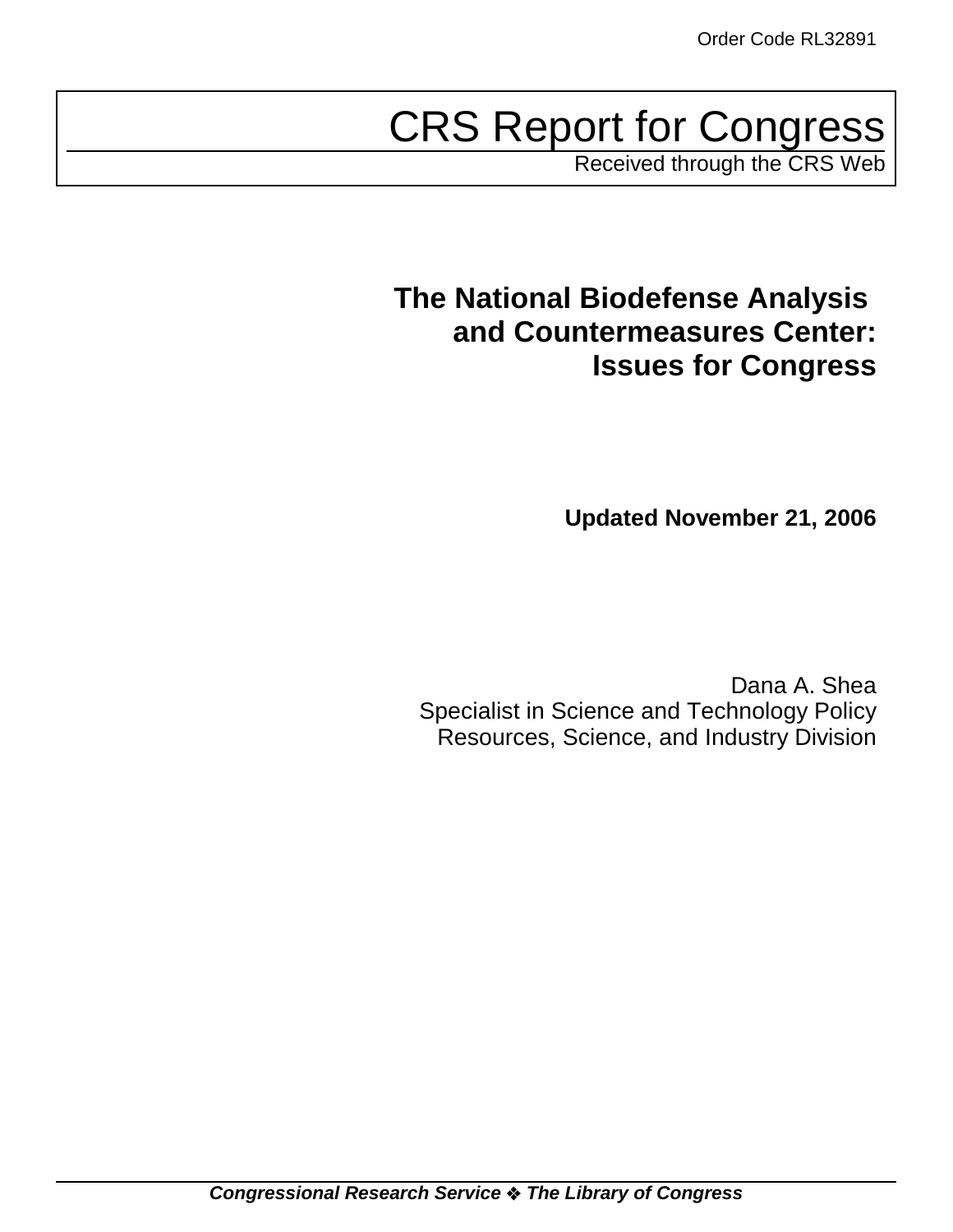| <b>Report Documentation Page</b>                                                                                                                                                                                                                                                                                                                                                                                                                                                                                                                                                                                                                                                                                                                                                                                                                                   |                             |                              |                               | Form Approved<br>OMB No. 0704-0188                 |                           |  |
|--------------------------------------------------------------------------------------------------------------------------------------------------------------------------------------------------------------------------------------------------------------------------------------------------------------------------------------------------------------------------------------------------------------------------------------------------------------------------------------------------------------------------------------------------------------------------------------------------------------------------------------------------------------------------------------------------------------------------------------------------------------------------------------------------------------------------------------------------------------------|-----------------------------|------------------------------|-------------------------------|----------------------------------------------------|---------------------------|--|
| Public reporting burden for the collection of information is estimated to average 1 hour per response, including the time for reviewing instructions, searching existing data sources, gathering and<br>maintaining the data needed, and completing and reviewing the collection of information. Send comments regarding this burden estimate or any other aspect of this collection of information,<br>including suggestions for reducing this burden, to Washington Headquarters Services, Directorate for Information Operations and Reports, 1215 Jefferson Davis Highway, Suite 1204, Arlington<br>VA 22202-4302. Respondents should be aware that notwithstanding any other provision of law, no person shall be subject to a penalty for failing to comply with a collection of information if it<br>does not display a currently valid OMB control number. |                             |                              |                               |                                                    |                           |  |
| 1. REPORT DATE<br><b>21 NOV 2006</b>                                                                                                                                                                                                                                                                                                                                                                                                                                                                                                                                                                                                                                                                                                                                                                                                                               |                             | 2. REPORT TYPE<br>N/A        |                               | <b>3. DATES COVERED</b>                            |                           |  |
| <b>4. TITLE AND SUBTITLE</b><br>The National Biodefense Analysis and Countermeasures Center: Issues                                                                                                                                                                                                                                                                                                                                                                                                                                                                                                                                                                                                                                                                                                                                                                |                             |                              |                               | 5a. CONTRACT NUMBER                                |                           |  |
|                                                                                                                                                                                                                                                                                                                                                                                                                                                                                                                                                                                                                                                                                                                                                                                                                                                                    |                             |                              |                               | 5b. GRANT NUMBER                                   |                           |  |
| for Congress                                                                                                                                                                                                                                                                                                                                                                                                                                                                                                                                                                                                                                                                                                                                                                                                                                                       |                             |                              |                               | 5c. PROGRAM ELEMENT NUMBER                         |                           |  |
| 6. AUTHOR(S)                                                                                                                                                                                                                                                                                                                                                                                                                                                                                                                                                                                                                                                                                                                                                                                                                                                       |                             |                              |                               | 5d. PROJECT NUMBER                                 |                           |  |
|                                                                                                                                                                                                                                                                                                                                                                                                                                                                                                                                                                                                                                                                                                                                                                                                                                                                    |                             |                              |                               | <b>5e. TASK NUMBER</b>                             |                           |  |
|                                                                                                                                                                                                                                                                                                                                                                                                                                                                                                                                                                                                                                                                                                                                                                                                                                                                    |                             |                              |                               | <b>5f. WORK UNIT NUMBER</b>                        |                           |  |
| 7. PERFORMING ORGANIZATION NAME(S) AND ADDRESS(ES)<br><b>Congressional Research Service The Library of Congress 101</b><br>Independence Ave, SE Washington, DC 20540-7500                                                                                                                                                                                                                                                                                                                                                                                                                                                                                                                                                                                                                                                                                          |                             |                              |                               | 8. PERFORMING ORGANIZATION<br><b>REPORT NUMBER</b> |                           |  |
| 9. SPONSORING/MONITORING AGENCY NAME(S) AND ADDRESS(ES)                                                                                                                                                                                                                                                                                                                                                                                                                                                                                                                                                                                                                                                                                                                                                                                                            |                             |                              |                               | 10. SPONSOR/MONITOR'S ACRONYM(S)                   |                           |  |
|                                                                                                                                                                                                                                                                                                                                                                                                                                                                                                                                                                                                                                                                                                                                                                                                                                                                    |                             |                              |                               | <b>11. SPONSOR/MONITOR'S REPORT</b><br>NUMBER(S)   |                           |  |
| 12. DISTRIBUTION/AVAILABILITY STATEMENT<br>Approved for public release, distribution unlimited                                                                                                                                                                                                                                                                                                                                                                                                                                                                                                                                                                                                                                                                                                                                                                     |                             |                              |                               |                                                    |                           |  |
| <b>13. SUPPLEMENTARY NOTES</b>                                                                                                                                                                                                                                                                                                                                                                                                                                                                                                                                                                                                                                                                                                                                                                                                                                     |                             |                              |                               |                                                    |                           |  |
| 14. ABSTRACT                                                                                                                                                                                                                                                                                                                                                                                                                                                                                                                                                                                                                                                                                                                                                                                                                                                       |                             |                              |                               |                                                    |                           |  |
| <b>15. SUBJECT TERMS</b>                                                                                                                                                                                                                                                                                                                                                                                                                                                                                                                                                                                                                                                                                                                                                                                                                                           |                             |                              |                               |                                                    |                           |  |
| <b>16. SECURITY CLASSIFICATION OF:</b>                                                                                                                                                                                                                                                                                                                                                                                                                                                                                                                                                                                                                                                                                                                                                                                                                             |                             |                              | <b>17. LIMITATION OF</b>      | 18. NUMBER                                         | 19a. NAME OF              |  |
| a. REPORT<br>unclassified                                                                                                                                                                                                                                                                                                                                                                                                                                                                                                                                                                                                                                                                                                                                                                                                                                          | b. ABSTRACT<br>unclassified | c. THIS PAGE<br>unclassified | <b>ABSTRACT</b><br><b>SAR</b> | OF PAGES<br>18                                     | <b>RESPONSIBLE PERSON</b> |  |

**Standard Form 298 (Rev. 8-98)**<br>Prescribed by ANSI Std Z39-18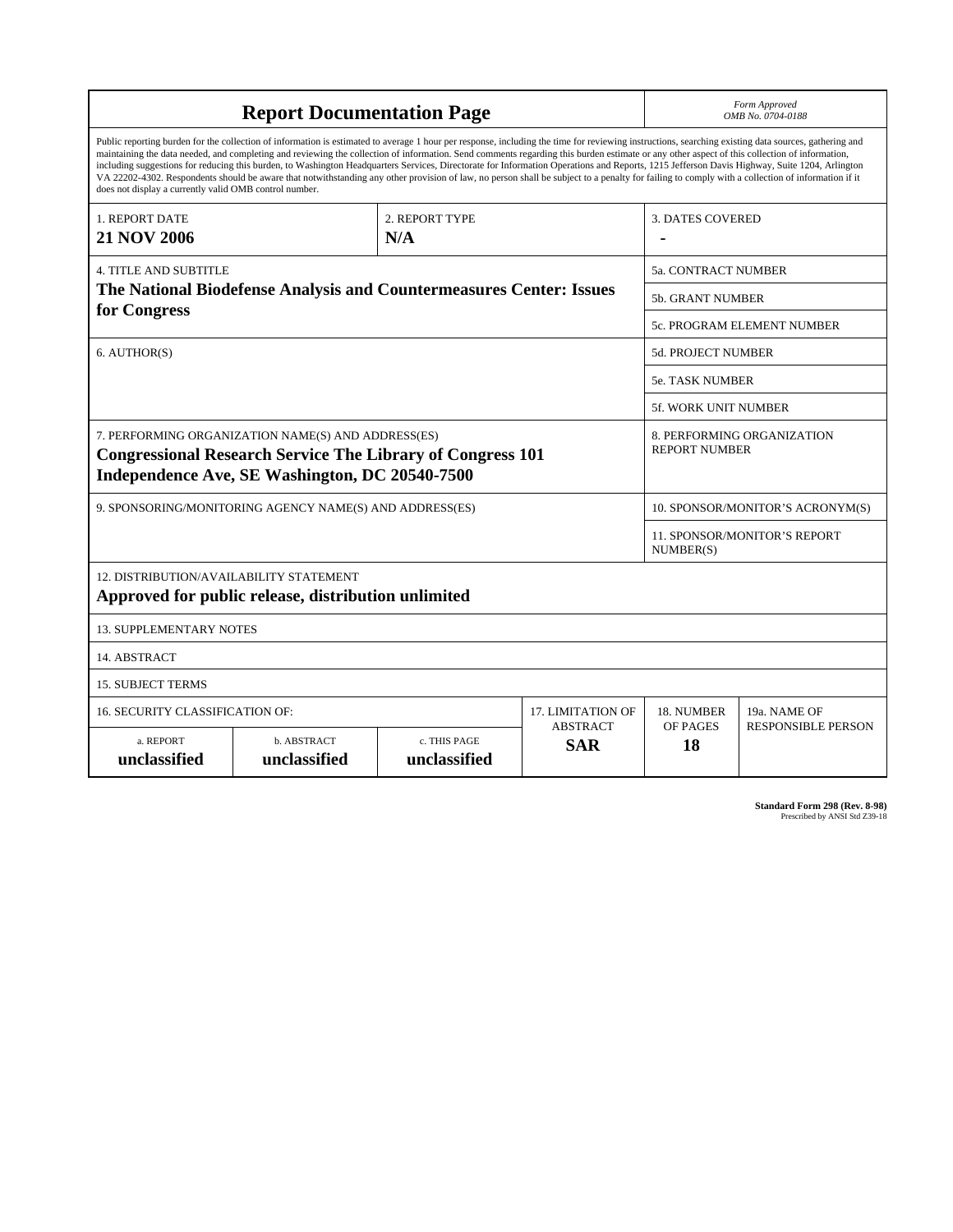### The National Biodefense Analysis and Countermeasures Center: Issues for Congress

#### **Summary**

The mission of the National Biodefense Analysis and Countermeasures Center (NBACC) is to understand current and future biological threats; assess vulnerabilities and determine potential consequences; and provide a national capability for conducting forensic analysis of evidence from bio-crimes and bio-terrorism. The NBACC is operational, with a program office and several component centers occupying interim facilities.

A laboratory facility dedicated to executing the NBACC mission and to contain two NBACC component centers is being built at Fort Detrick, Maryland, as part of the National Interagency Biodefense Campus. The laboratory facility, with an estimated construction cost of \$141 million, will be the first Department of Homeland Security laboratory specifically focused on biodefense. Its programmatic contents and component organization appear to be evolving, as conflicting information has been provided during previous budget cycles.

Congressional oversight of programs, especially those performed in federal facilities for homeland security purposes, is considered key to maintaining transparency in biodefense. Policy issues that may interest Congress include the operation of the NBACC facility as a federally funded research and development center, transparency and oversight of research activities performed through the center, and the potential for duplication and coordination of research effort between the Department of Homeland Security and other federal agencies.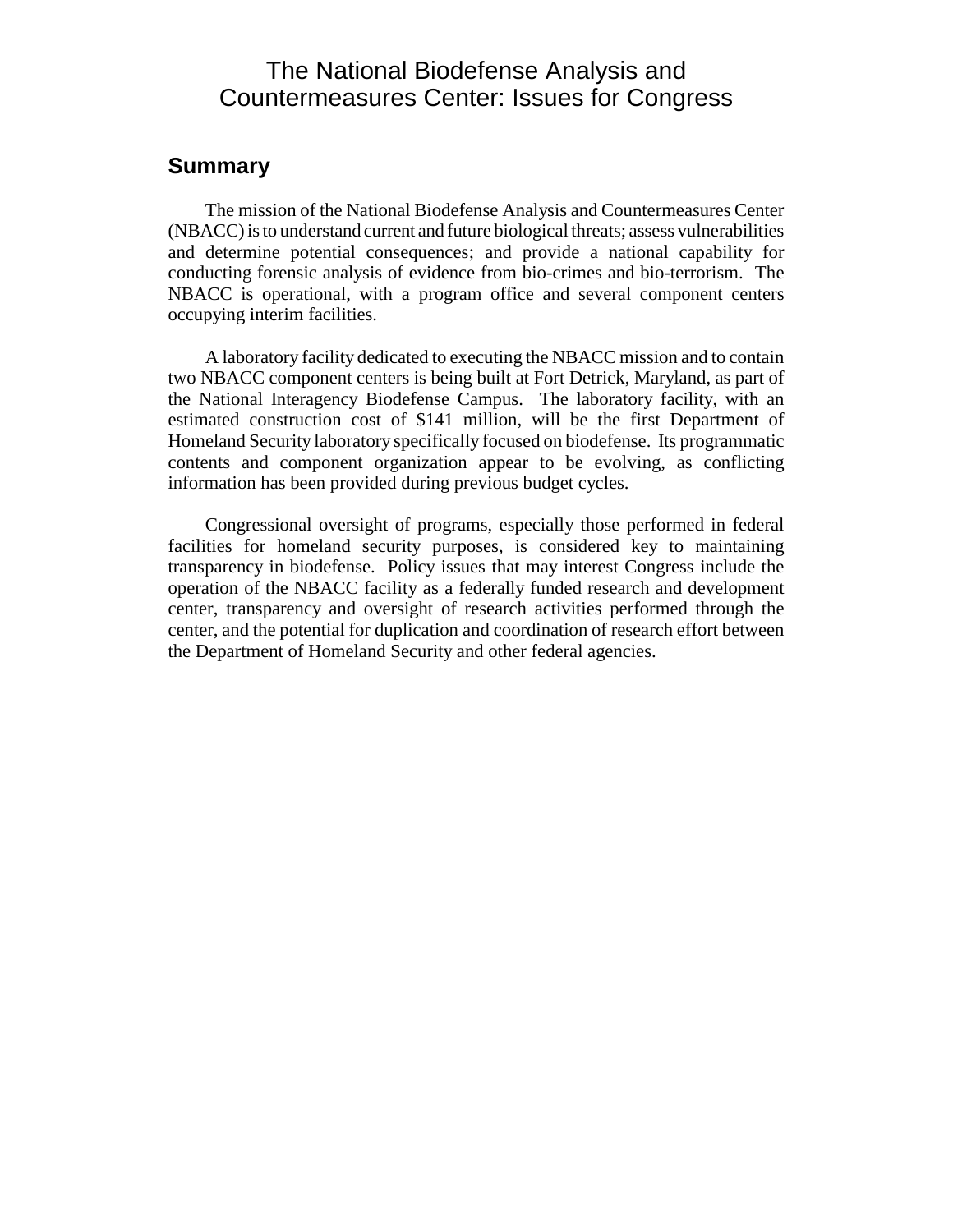### **Contents**

| Interaction of the Biodefense Knowledge Center with the NBACC |
|---------------------------------------------------------------|
|                                                               |
|                                                               |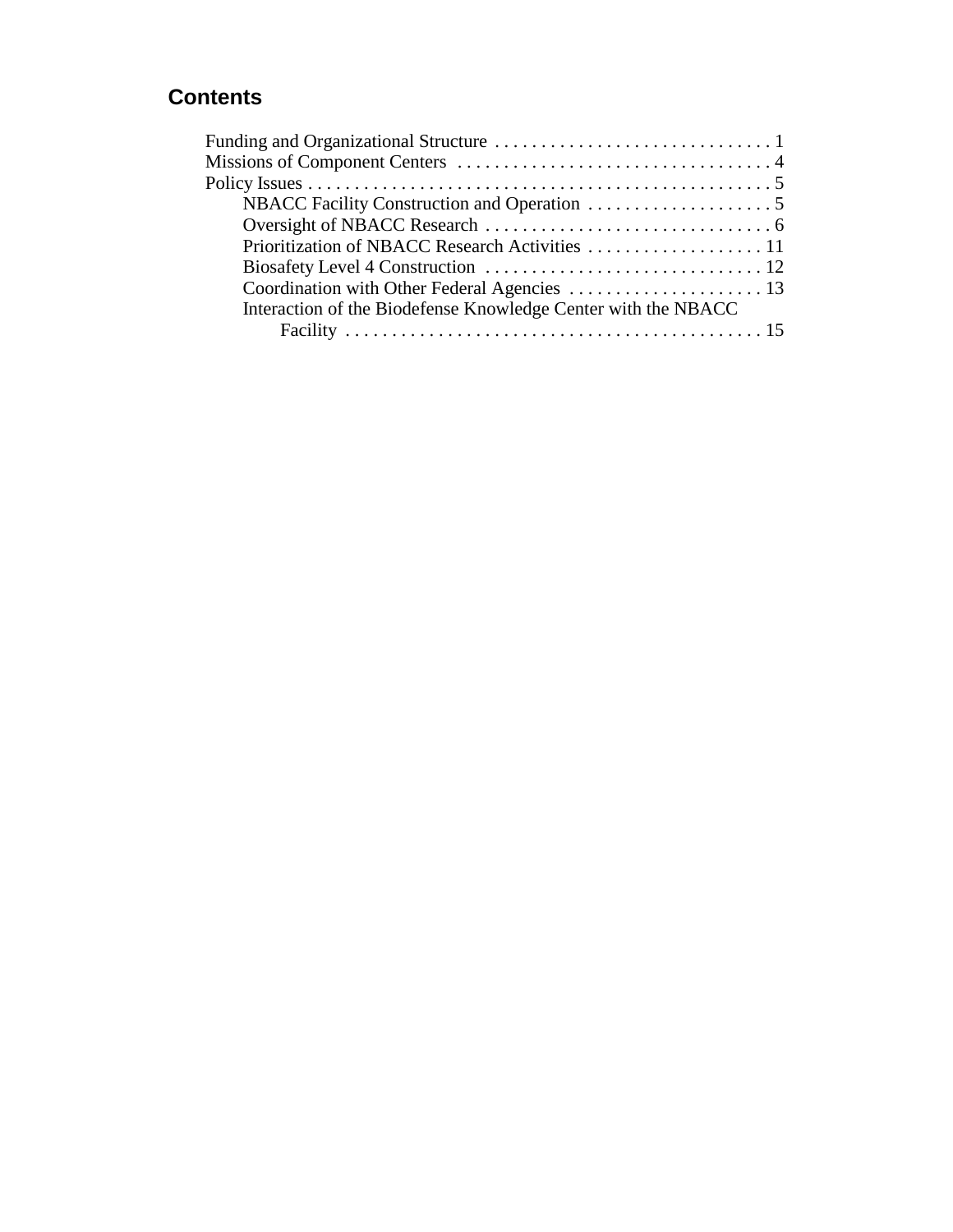# The National Biodefense Analysis and Countermeasures Center: Issues for **Congress**

Transparency and oversight of research and development in biodefense is an area of international interest, as development of biological weapons is prohibited under the Biological and Toxin Weapons Convention. Congressional oversight of federal programs, especially those performed in federal facilities for homeland security purposes, is considered to play a key role in ensuring transparency. The DHS and the Department of Health and Human Services (HHS) have leading roles in protecting civilians against biological weapons. The National Biodefense Analysis and Countermeasures Center (NBACC) is a program office within the DHS Science and Technology Directorate that funds biodefense research and other activities. The mission of the NBACC program is to understand current and future biological threats; assess vulnerabilities and determine potential consequences; and provide a national capability for conducting forensic analysis of evidence from bio-crimes and terrorism.

DHS has requested and received appropriated funding for the construction of a biodefense facility dedicated to homeland security activities and overseen by the NBACC program. This facility, the first DHS laboratory focused on biodefense, has drawn the attention of Congress, arms control experts, local community groups, and others. This report will outline the organizational structure of NBACC, describe its mission, and report the funding DHS has received for construction of its facility. It will then discuss select policy issues, such as funding for NBACC facility construction, oversight of NBACC research, and the potential for duplication of federal effort between NBACC and other agencies.

#### **Funding and Organizational Structure**

Funds for NBACC programs are provided through the DHS Science and Technology Directorate. Activities funded include both intramural and extramural efforts. The programs within NBACC, as well as the construction of the NBACC facility, have been reported as part of the Science and Technology Directorate's Biological Countermeasures portfolio. The NBACC program currently conducts research through partnerships and agreements with federal and private institutes.<sup>1</sup>

<sup>1</sup> *FY2006 Budget Justification*, Science and Technology Directorate, Department of Homeland Security, available online at [http://ucop.edu/research/homelandsecurity /documents/STFY2006CJ2022005Final1.pdf]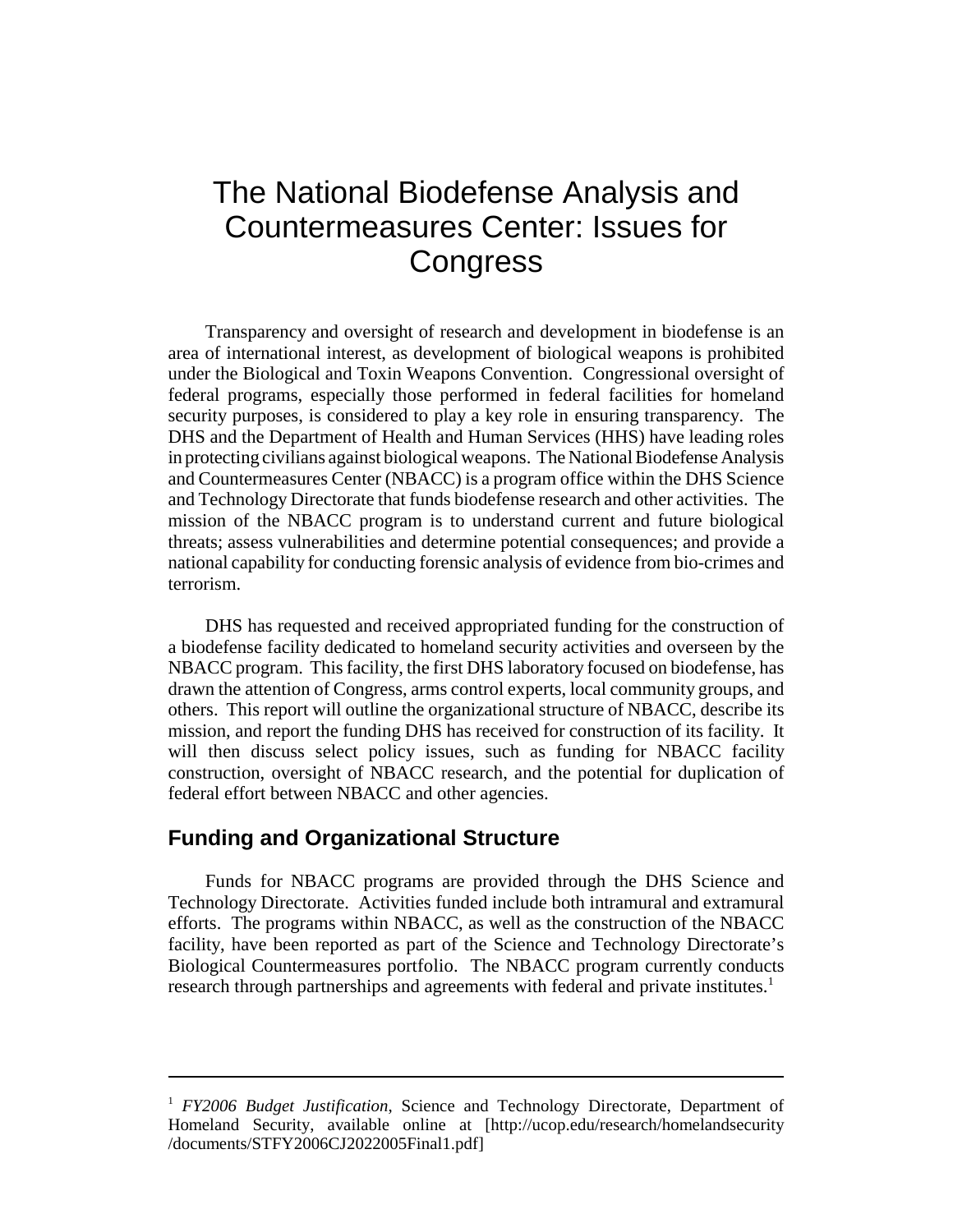To provide a unique home for research overseen by the NBACC program, DHS is constructing an NBACC laboratory at Fort Detrick, MD as part of the National Interagency Biodefense Campus. Funds for the laboratory, estimated to cost \$128 million, have been appropriated over FY2003-2005. Construction commenced on the NBACC facility in June 2006.

The NBACC facility is expected to be operated as a federally funded research and development center (FFRDC).<sup>2</sup> The U.S. Army Medical Research Acquisition Activity, acting as the contracting authority for DHS in this instance, released a Request for Proposals (RFP) for the operation of the NBACC facility.<sup>3</sup> If established as an FFRDC, the NBACC facility would be a government-owned, contractoroperated facility similar to the Department of Energy National Laboratories. The DHS wants the contract operator to manage the facility and provide the technical expertise and program execution to support DHS's needs.<sup>4</sup>

The identity of the NBACC facility component centers has evolved since the facility's conception. Different information has been presented to Congress through various DHS testimony and documentation over the course of this evolution. In 2003, the FY2004 DHS budget justification and testimony by DHS Assistant Under Secretary for Science and Technology Albright stated that four centers would comprise NBACC: the Biodefense Knowledge Center (BKC), the Bioforensics Analysis Center, the Biothreat Assessment Support Center, and the Bio-Countermeasures Testing and Evaluation Center.<sup>5</sup> In 2004, the FY2005 DHS budget justification and testimony by Assistant Under Secretary Albright stated that NBACC consisted of three organizational units: the Biodefense Knowledge Center, the National Bioforensic Analysis Center (NBFAC), and the Biological Threat Characterization Center (BTCC).<sup>6</sup> In 2005, the FY2006 DHS budget justification and testimony by DHS Under Secretary for Science and Technology McQueary refer to the NBACC facility as having two component parts: the National Bioforensic

<sup>2</sup> See 70 *Fed. Reg.* 41777 (July 20, 2005).

 $3$  The RFP closed on May 15, 2006. The NBACC request for proposals can be found online at [http://www-usamraa.army.mil/pages/announce/NBACC/index.htm].

<sup>4</sup> Department of Homeland Security, Science and Technology Directorate, Office of Research and Development, *Draft Solicitation for a National Biodefense Analysis and Countermeasures Center (NBACC) Operating Contract for the Department of Homeland Security*, May 31, 2005.

<sup>&</sup>lt;sup>5</sup> Dr. Albright also stated that the Plum Island Animal Disease Center would execute some NBACC programs. Testimony of Dr. Penrose C. Albright, Assistant Under Secretary for Science and Technology, Department of Homeland Security, before the House Select Committee on Homeland Security, October 30, 2003.

<sup>&</sup>lt;sup>6</sup> The Biological Threat Characterization Center appeared to encompass both the Biothreat Assessment Support Center and the Bio-Countermeasures Testing and Evaluation Center. Testimony of Dr. Penrose C. Albright, Assistant Under Secretary for Science and Technology, Department of Homeland Security, before the House Select Committee on Homeland Security, June 3, 2004.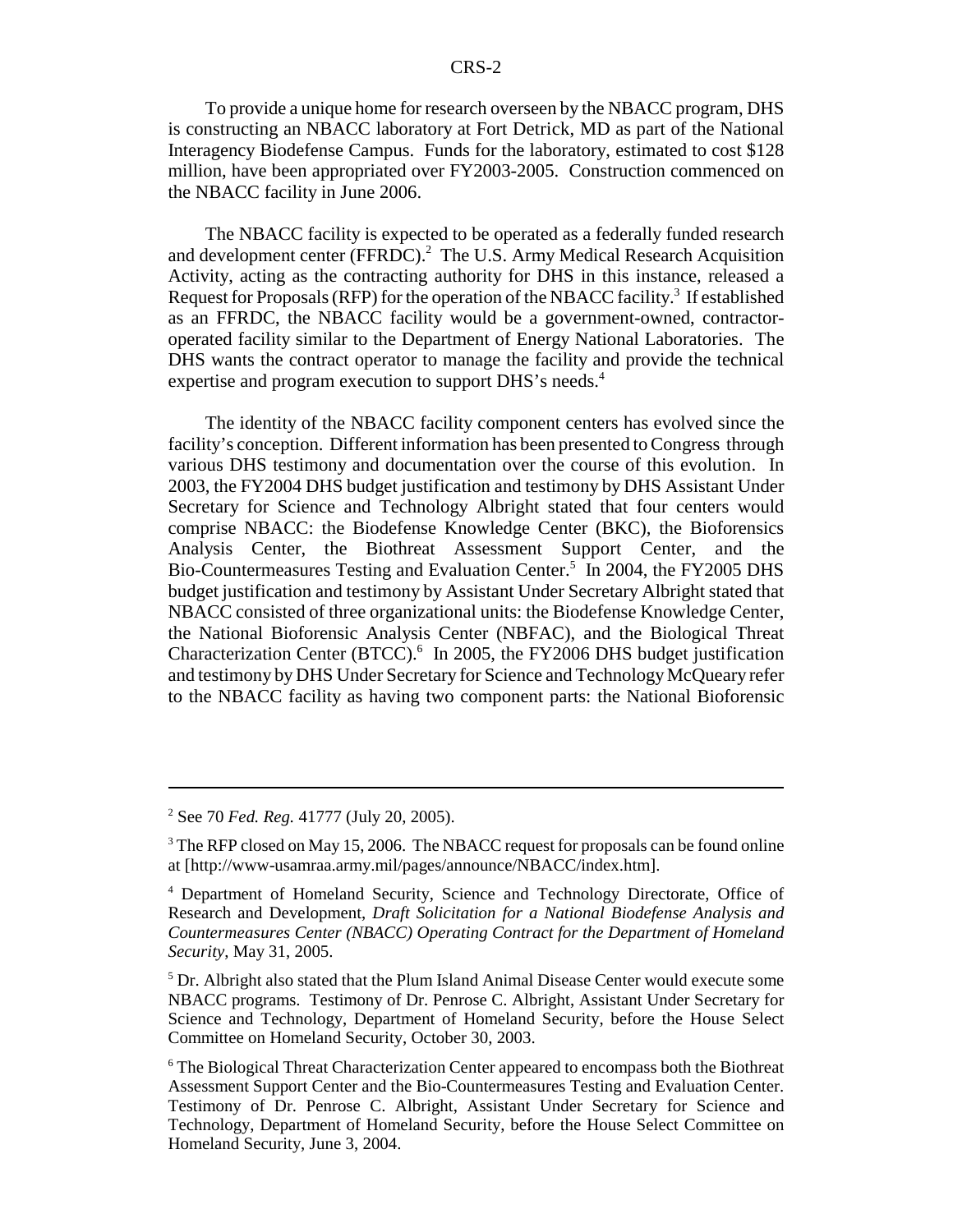Analysis Center and the Biological Threat Characterization Center.<sup>7</sup> This two center configuration is reportedly the final configuration for the NBACC facility.8

The two NBACC component centers identified in the FY2006 DHS budget, the Biological Threat Characterization Center and the National Bioforensic Analysis Center, are operating in interim facilities pending construction of the NBACC laboratory building.<sup>9</sup> The BTCC has ongoing activities in a number of government and private laboratories. The NBFAC is housed at the United States Army Medical Research Institute for Infectious Disease (USAMRIID), located in Fort Detrick, MD, and operates as a joint federal effort, including representatives of DHS, the Federal Bureau of Investigation, and the Army.<sup>10</sup> The NBFAC is currently receiving, handling, and performing forensic analysis on biological samples.<sup>11</sup>

Apparently originally conceived as part of the NBACC facility, the Biodefense Knowledge Center was dedicated on September 10, 2004, and is located at the Department of Energy's Lawrence Livermore National Laboratory. This center operates as an independent center though its work is closely coordinated with that of the NBACC facility centers. While funding for the BKC originates from within the Biological Countermeasures portfolio, the BKC is funded independently, not as a component of the NBACC program.<sup>12</sup> The BKC draws on the expertise of scientists at Lawrence Livermore National Laboratory and three additional national laboratories: the Pacific Northwest National Laboratory, Sandia National Laboratories, and Oak Ridge National Laboratory. Three Department of Homeland Security University Centers of Excellence, located at the University of Minnesota, the University of Southern California, and Texas A&M University, also collaborate with the Biodefense Knowledge Center.<sup>13</sup>

<sup>&</sup>lt;sup>7</sup> Testimony of Dr. Charles E. McQueary, Under Secretary for Science and Technology, Department of Homeland Security, before the House Committee on Science, February 16, 2005.

<sup>8</sup> Personal Communication with DHS staff, November 14, 2006.

<sup>&</sup>lt;sup>9</sup> Testimony of Dr. John Vitko, Jr., Director, Biological Countermeasures Portfolio, Department of Homeland Security, before the House Committee on Government Reform, Subcommittee on National Security, Emerging Threats, and International Relations, June 14, 2005.

<sup>&</sup>lt;sup>10</sup> Testimony of Major General Lester Martinez-Lopez, Commanding General, U.S. Army Medical Research and Materiel Command, before the House Committee on Veterans' Affairs, August 26, 2004.

<sup>11</sup> *FY2006 Budget Justification*, Science and Technology Directorate, Department of Homeland Security, found online at [http://ucop.edu/research/homelandsecurity /documents/STFY2006CJ2022005Final1.pdf].

<sup>&</sup>lt;sup>12</sup> Both the BKC and the NBACC program are part of a larger, science-based, threat characterization activity within DHS. Personal Communication with DHS staff, November 14, 2006.

<sup>&</sup>lt;sup>13</sup> Lawrence Livermore National Laboratory, "Department of Homeland Security Under Secretary to Dedicate New Biodefense Knowledge Center," *Press Release*, September 10, 2004.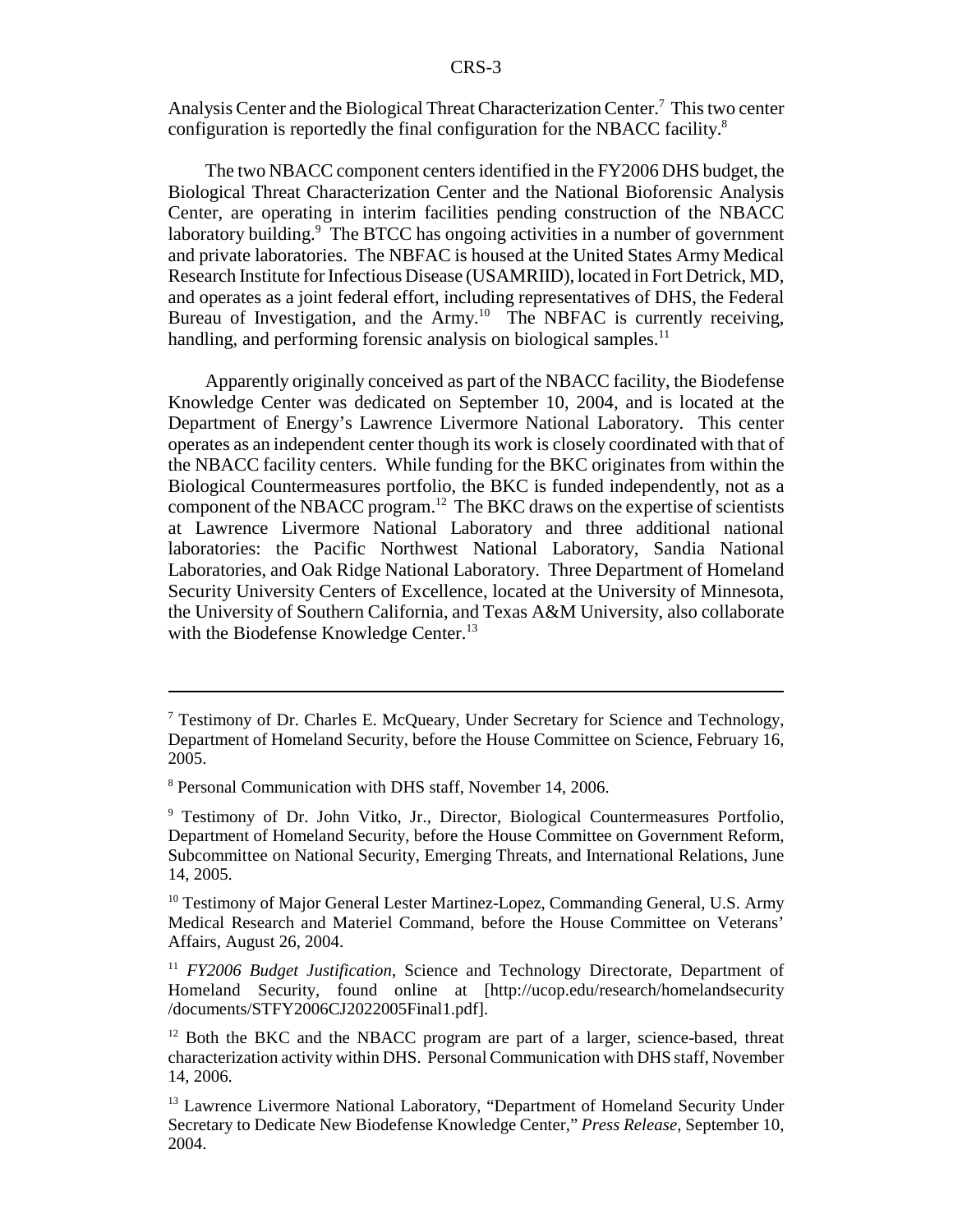The new NBACC facility is to be part of the federal biodefense research and development network. As such, its activities are to be coordinated with those of other network members, including the Plum Island Animal Disease Center, the National Institutes of Health (NIH), and USAMRIID.

#### **Missions of Component Centers**

The mission of the NBACC program is to understand current and future biological threats; assess vulnerabilities and determine potential consequences; and provide a national capability for conducting forensic analysis of evidence from bio-crimes and terrorism.<sup>14</sup> Each of the NBACC facility component centers executes a piece of this overall program mission. Also, the Biodefense Knowledge Center appears to collaborate with these centers to assist them in meeting mission goals.

The Biological Threat Characterization Center is to conduct studies and laboratory experiments designed to find and address critical gaps in understanding current and future biological threats, assess vulnerabilities, conduct risk assessments, and determine potential impacts. An apparent goal of this program is to provide a science-based assessment of possible biological threats, focusing on those pathogens deemed by the Centers for Disease Control and Prevention to have the potential for high consequence. Types of research to be performed in characterizing biological threats include, but are not limited to, investigating potential biothreat pathogens, studying pathogen stability and viability, and assessing lethality through dose/response studies.15 An earlier presentation on NBACC program activities also included developing strategies for defeating genetically engineered pathogens, and expanding current capabilities in testing non-human primates exposed to biological aerosols.16

The National Bioforensic Analysis Center was designated in Homeland Security Presidential Directive 10 (HSPD-10), *Biodefense for the 21<sup>st</sup> Century*,<sup>17</sup> as the lead federal facility to conduct and facilitate the technical forensic analysis and interpretation of materials recovered following a biological attack.<sup>18</sup> The NBFAC conducts analysis of evidence from a bio-crime or terrorist attack to obtain a "biological fingerprint" in order to identify perpetrators and determine the origin and method of attack. Consequently, when housed in the NBACC facility, the NBFAC

<sup>&</sup>lt;sup>14</sup> Testimony of Dr. Penrose C. Albright, Assistant Under Secretary for Science and Technology, Department of Homeland Security, before the Senate Committee on Health, Education, Labor, and Pensions, February 8, 2005.

<sup>15</sup> Department of Homeland Security, *Broad Agency Announcement BAA 05-2*, February 2005.

<sup>16</sup> Presentation by LTC George Korch, *Leading Edge of Biodefense — The National Biodefense Analysis and Countermeasures Center*, at the Department of Defense Pest Management Workshop, February 2004.

<sup>17</sup> Executive Office of the President, The White House, *Biodefense for the 21st Century*, Homeland Security Presidential Directive 10, April 28, 2004.

<sup>&</sup>lt;sup>18</sup> This activity is conducted in support of the lead federal agency as determined by the National Response Plan.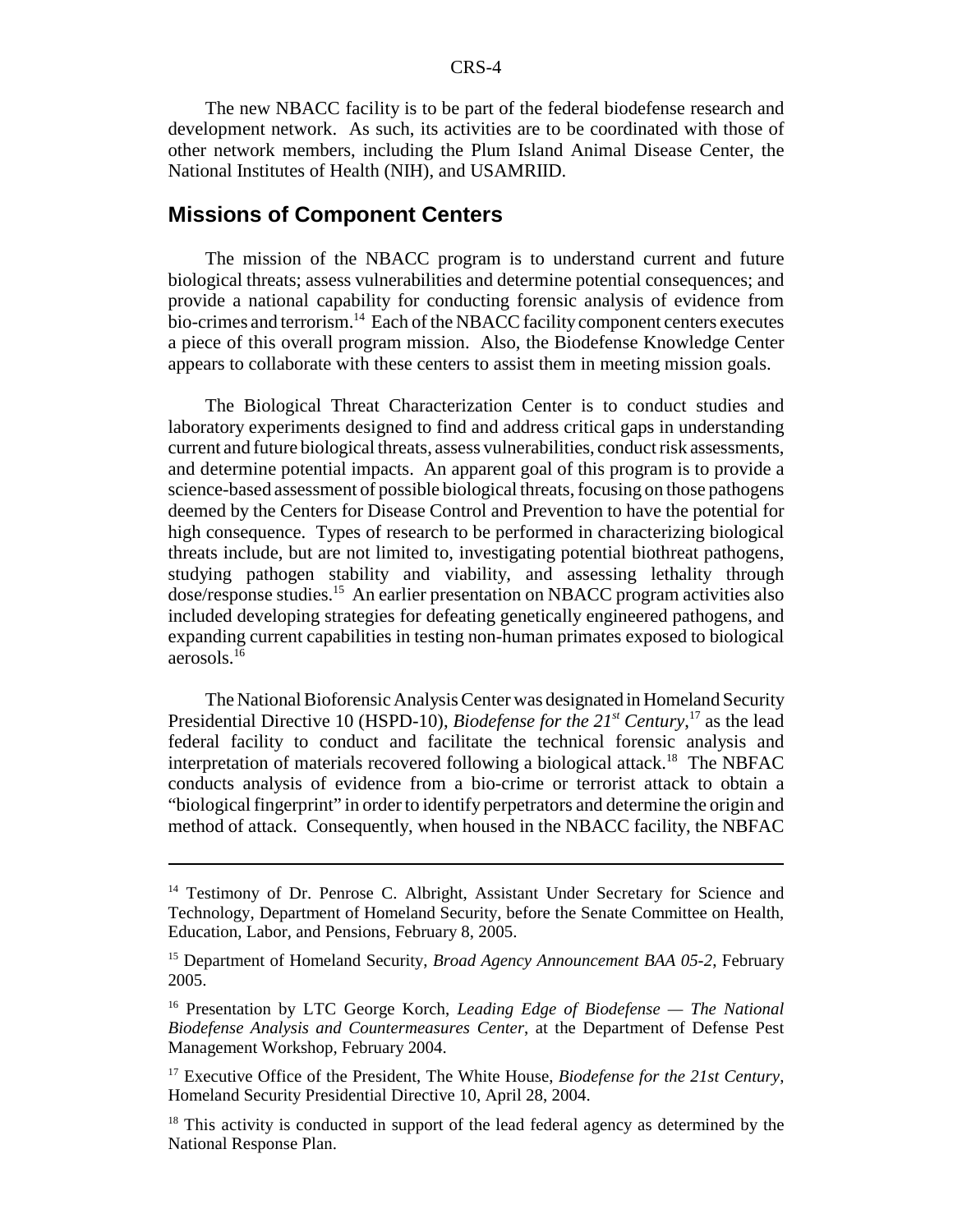would provide the federal government with a centrally coordinated, validated bioforensic analysis facility.<sup>19</sup> To meet this mission, NBFAC is developing forensic tools, methods, and strain repositories for pathogens of concern.

The Biodefense Knowledge Center supports NBACC facility component centers and has its own functions and missions. One is to provide scientific assessments and information to the Homeland Security Operations Center regarding potential bioterrorism events.<sup>20</sup> Another is to be a repository of biodefense information, including genomic sequences for pathogens of concern, the existence and location of vaccines, bioforensics information, and information about individuals, groups, or organizations that might be developing these pathogens. Finally, the BKC aids in assessing potential bioterrorism agents as "material threats" for the purpose of the Project Bioshield countermeasure procurement process.<sup>21</sup> The BTCC and the BKC jointly make these assessments.

#### **Policy Issues**

**NBACC Facility Construction and Operation.** The total construction cost for the NBACC facility is currently estimated by DHS to be \$141 million, a \$13 million increase from the initially requested  $$128$  million.<sup>22</sup> Original funds for the construction were appropriated in FY2003 — FY2005. The additional \$13 million were reprogrammed from other portfolios.<sup>23</sup>

Construction began in June 2006 and is projected to be finished in FY2008. Community response to the NBACC facility construction has been mixed. The construction of the NBACC facility, along with new laboratory space for other federal agencies, at the Fort Detrick site has been identified as beneficially spurring

<sup>19</sup> Department of Homeland Security, *Broad Agency Announcement BAA 05-2*, February 2005.

<sup>&</sup>lt;sup>20</sup> The Homeland Security Operations Center collects and analyzes information from multiple sources to help deter, detect, and prevent terrorist acts. The HSOC provides real-time situational awareness and monitoring, coordinates incidents and response activities, and issues advisories and bulletins concerning threats to homeland security. Department of Homeland Security, "Fact Sheet: Homeland Security Operations Center (HSOC)," *Press Release*, July 8, 2004.

 $21$  In order for a countermeasure to be procured using Project BioShield funds, the DHS Secretary must determine that a "material threat" from a particular agent exists. For more information on Project BioShield, see CRS Report RS21507, *Project BioShield*, by Frank Gottron.

<sup>&</sup>lt;sup>22</sup> DHS attributes the increase in cost as generally due to increases in materials and construction expenses, rather than to a shift in scope or scale. Personal communication with DHS staff, September 22, 2006.

<sup>&</sup>lt;sup>23</sup> The construction contract for the NBACC facility is reportedly a fixed cost, contractor's liability contract, where the contractor is liable for any additional costs above those agreed upon in the contract. Thus the \$141 million is described by DHS as a ceiling above which the total cost to DHS may not rise. Personal Communication with DHS staff, November 14, 2006.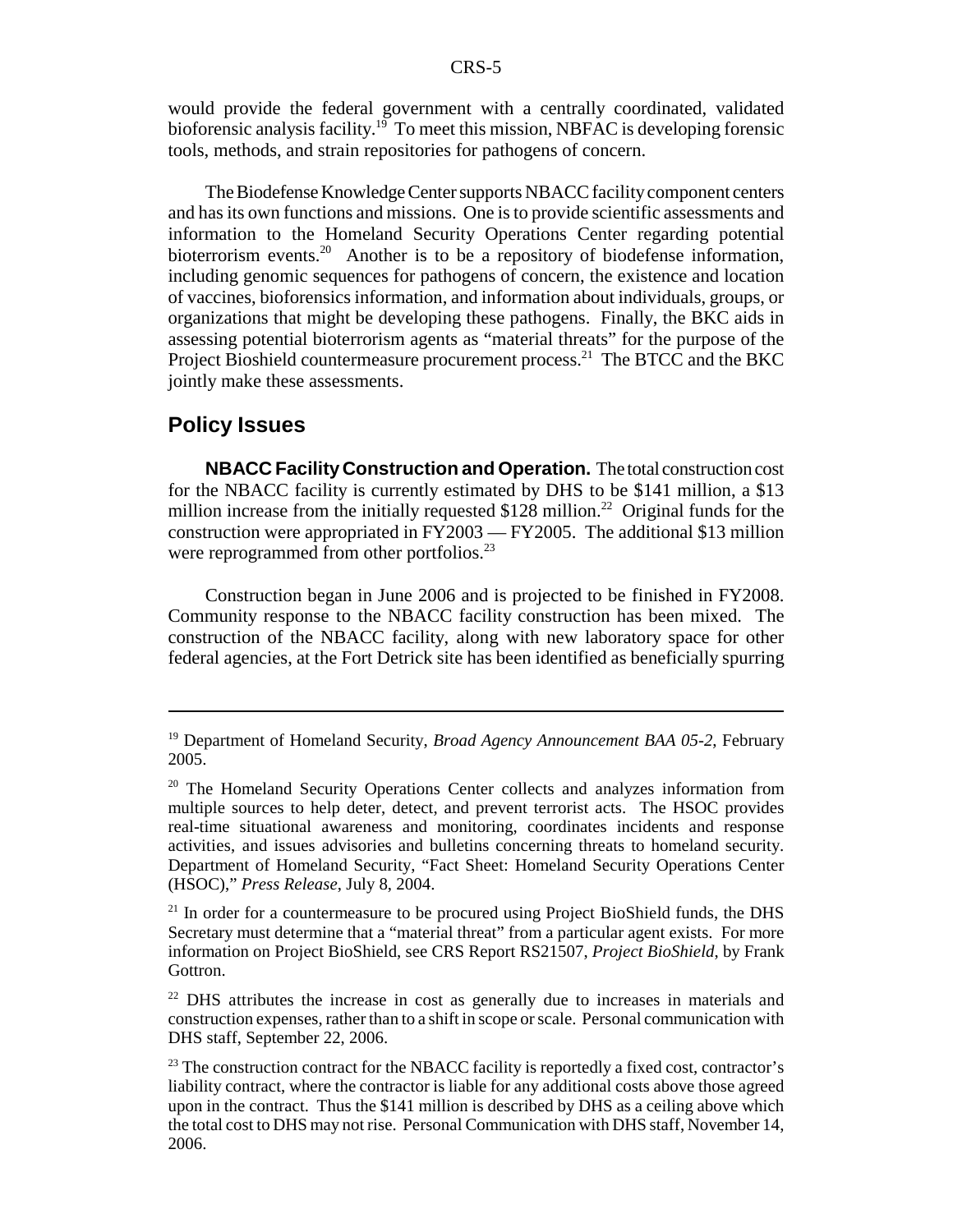investment and development in the surrounding area. $24$  However, some local advocates and citizen groups have protested the construction of the NBACC facility.<sup>25</sup> They cite concerns regarding security, safety, and secrecy surrounding the facility.26

The DHS plans to operate the NBACC facility as an FFRDC, overseen in a manner akin to the Department of Energy National Laboratories. The NBACC FFRDC contractor would have the responsibility for carrying out the projects and program developed by the NBACC program office. This includes bringing the existing interim centers into the new NBACC facility, when constructed, and continuing those activities currently ongoing, such as the biological risk assessment process.

**Oversight of NBACC Research.** The degree to which the research programs of the NBACC program and component centers are transparent and actively overseen may become an area of Congressional interest. Two factors have contributed to an increased focus by biosecurity advocates on NBACC research activities: the degree to which classified research may be performed by the NBACC program and the extent and quality of review for compliance with the Biological and Toxin Weapons Convention (BWC). Because of the potential for classified research to be performed at the NBACC facility, some biodefense experts have identified the lack of transparency as problematic for international relations and treaty compliance.<sup>27</sup> Other experts assert that such issues of transparency can be dealt with so long as a process for review and compliance with applicable treaties is developed and maintained. These issues and the Department's efforts to address these factors are described below.

*Classified Research.* Some research activities performed by the BTCC and the NBFAC, either in interim facilities or at the to-be-constructed NBACC facility, may be classified in nature.<sup>28</sup> The NBACC facility is being constructed in such a manner that the entire building can be certified as a Sensitive Compartmented

27 Lois R. Ember, "Testing the Limits," *Chemical and Engineering News*, August 15, 2005.

<sup>24</sup> Greg Barrett, "Frederick County Gets Popular, Pricey," *Baltimore Sun*, March 3, 2006; Ike Wilson, "Frederick, MD City Official Says Economic Development Is Gaining Strength," *Frederick News-Post*, March 17, 2006; and Dana Hedgpeth, "Moving Up the Corridor; Frederick County Enjoys a Boom in Office-Building Development," *Washington Post*, May 15, 2006.

<sup>25</sup> Erika Check, "Locals Rally to Combat Biodefense Labs," *Nature*, August 30, 2006.

<sup>&</sup>lt;sup>26</sup> See, for example, Nelson Hernandez, "Protesters Decry Fort Detrick Expansion; Planned Biodefense Campus Called Environmental Threat at Frederick Rally," *Washington Post*, June 6, 2005; Fredrick Kunkleand, "Fort Detrick Neighbors Jittery Over Expansion; Bioweapons Work Possible, Some Fear," *Washington Post*, February 27, 2005; and "Fort Detrick's New 'Mayor' Aims to Be Good Neighbor," *Associated Press*, August 3, 2005.

<sup>28</sup> Department of Homeland Security, *Request for Information*, February 25, 2005, and U.S. Department of Homeland Security and Army Garrison, Fort Detrick MD, *Final Environmental Impact Statement - Construction and Operation of the National Biodefense Analysis and Countermeasures Center (NBACC) Facility by the Department of Homeland Security at Fort Detrick, Maryland*, December 23, 2004.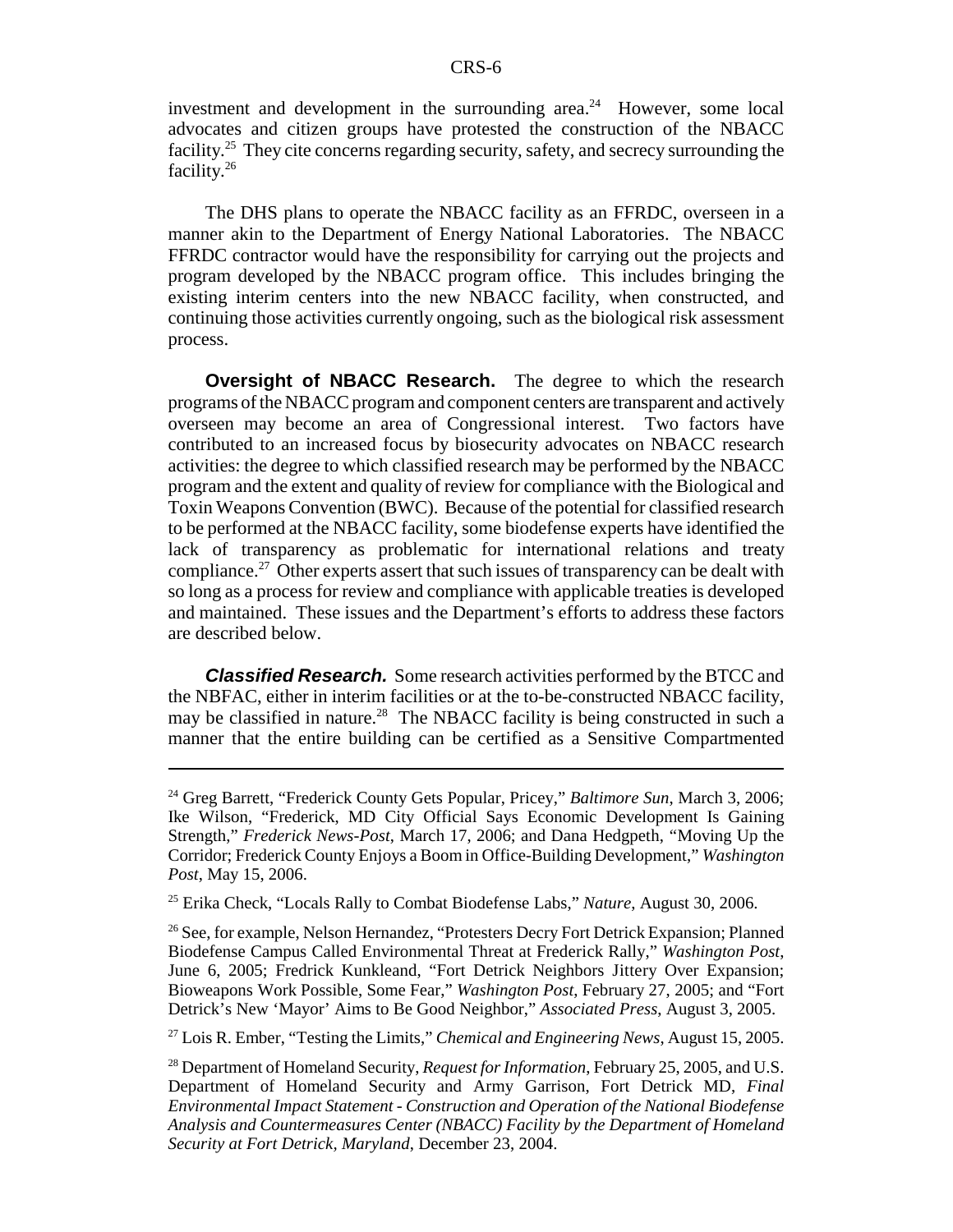Information Facility (SCIF).<sup>29</sup> The FFRDC contractor operating the NBACC facility must be capable of providing employees cleared at the Top Secret/Sensitive Compartmented Information (TS/SCI) level.<sup>30</sup> Planning for the future use of the NBACC facility is still underway, so the balance of classified and unclassified activities is not yet finalized. Thus, the extent to which the capability to perform classified research will be utilized is undetermined. $31$ 

Initially, only a portion of the NBACC facility may operate under classified circumstances, with this amount increasing or decreasing depending on evolving research priorities. The NBACC FFRDC RFP provides high security expectations for the contractor's future capabilities, stating:

The Government has estimated final operations work force at 120 people, with virtually all of them (>95%) requiring TS/SCI clearance. The offerors are expected to propose a strategy and commensurate workforce for initial operations and transition. The Government estimates that 20-25% of the Contractor's workforce during initial operations will require TS/SCI clearances. The Government estimates that >40-60% of the Contractor's workforce during transition will require TS/SCI clearances.32

Requiring that virtually all of the NBACC FFRDC workforce be eligible for, and eventually possess, clearance for classified information may provide advantages over requiring only a sub-section of the workforce to obtain requisite clearance. One advantage may be increased flexibility in workforce management given changing workload. Another may be an increased ability to generate synergy between research skills and knowledge due to a larger pool of qualified researchers able to converse about a particular problem.33

Conversely, some experts are concerned about the potential proliferation of dual-use research results and biological techniques specific to such sensitive research topics.34 They argue that as more scientists are trained and brought into biological

<sup>31</sup> Personal communication with DHS staff, September 22, 2006.

32 U.S. Army Medical Research Acquisition Activity, *Solicitation for A National Biodefense Analysis and Countermeasures Center Operating Contract, a Federally Funded Research and Development Center for The Department of Homeland and Security, Amendment 3 — Questions & Answers*, HSHQDC-06-R-00017, April 24, 2006. This solicitation closed May 15, 2006.

<sup>33</sup> Personal communication with DHS staff, November 14, 2006.

 $34$  The phrase "dual-use" has many definitions. This report defines "dual-use" as " research with legitimate scientific purpose that may be misused to pose a biologic threat to public health and/or national security." This definition parallels that found in the charter of the (continued...)

<sup>29</sup> Joby Warrick, "The Secretive Fight Against Bioterror," *Washington Post*, July 30, 2006.

<sup>30</sup> U.S. Army Medical Research Acquisition Activity, *Solicitation for A National Biodefense Analysis and Countermeasures Center Operating Contract, a Federally Funded Research and Development Center for The Department of Homeland and Security, Amendment 3 — Questions & Answers*, HSHQDC-06-R-00017, April 24, 2006. This solicitation closed May 15, 2006.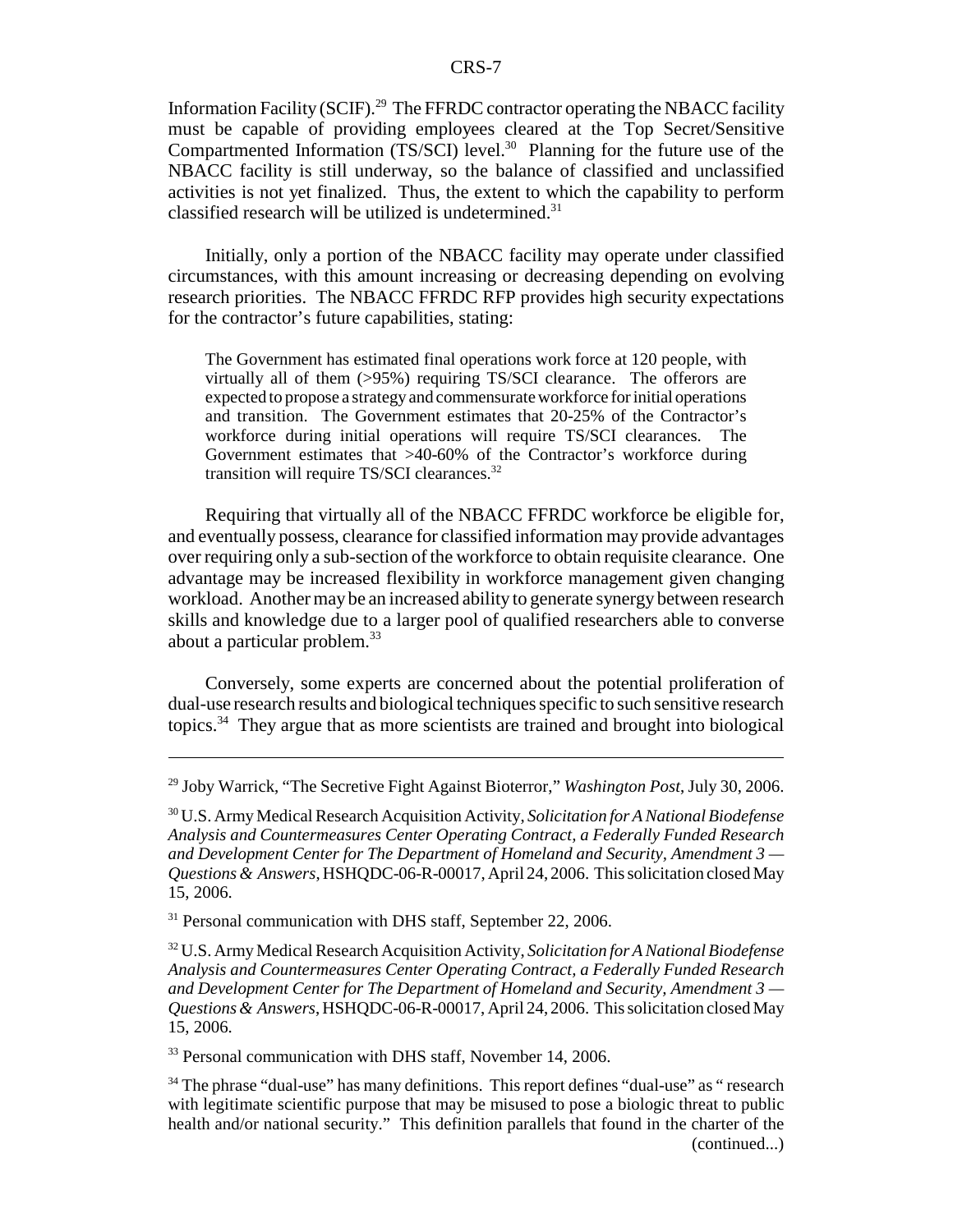threat assessment studies, the risk of diversion of material, information, or scientific technique to others may increase. While acknowledging that the use of security background checks can reduce this risk, they assert that this risk can not be eliminated.<sup>35</sup>

*Compliance and Oversight.* Some arms control experts and other stakeholders have raised concerns about the research to be performed by NBACC at the Fort Detrick facility. They assert that the research being undertaken might violate or might be interpreted as violating the Biological and Toxin Weapons Convention.36 While research activities may uphold both the letter and the spirit of the BWC, outsider observers may lack confidence in, or harbor suspicions about, those research activities being performed.37

Strong internal oversight and review of these research activities may allay some of these concerns or suspicions. As put by Petro and Carus,

Thus, any federal program that focuses on threat characterization research will likely require strict administrative guidelines and procedures to ensure that all activities are legally compliant.38

The DHS asserts such a strong review process exists, as an internal process to the Department.<sup>39</sup> The DHS has developed and implemented a management directive regarding compliance with arms control agreements.<sup>40</sup>

Adhering to this directive, DHS has established both a compliance assurance program office and a Compliance Review Group to determine whether the NBACC

<sup>36</sup> Milton Leitenberg, James Leonard, and Richard Spertzel, "Biodefense Crossing the Line," *Politics and the Life Sciences*, Vol. 22, (2003).

37 For example, Mark Wheelis and Malcolm Dando, "Back to Bioweapons?" *The Bulletin of the Atomic Scientists*, Vol. 59, No. 1, January/February 2003. See also, James B. Petro and W. Seth Carus, "Biological Threat Characterization Research: A Critical Component of National Biodefense," *Biosecurity and Bioterrorism: Biodefense Strategy, Practice, and Science*, Vol. 3, Number 4, December, 2005.

38 James B. Petro and W. Seth Carus, "Biological Threat Characterization Research: A Critical Component of National Biodefense," *Biosecurity and Bioterrorism: Biodefense Strategy, Practice, and Science*, Vol. 3, Number 4, December, 2005.

39 Joby Warrick, "The Secretive Fight Against Bioterror," *Washington Post*, July 30, 2006.

40 Department of Homeland Security, *Compliance with, and Implementation of, Arms Control Agreements*, Management Directive 6300, August 26, 2005. This management directive applies to all DHS components, including all entities directly engaged in work by DHS, and covers all applicable binding arms control agreements.

 $34$  (...continued)

National Science Advisory Board for Biosecurity. Department of Health and Human Services, *National Science Advisory Board for Biosecurity Charter*, March 4, 2004.

<sup>35</sup> Jonathan B. Tucker, "Biological Threat Assessment: Is the Cure Worse Than the Disease," *Arms Control Today*, October, 2004.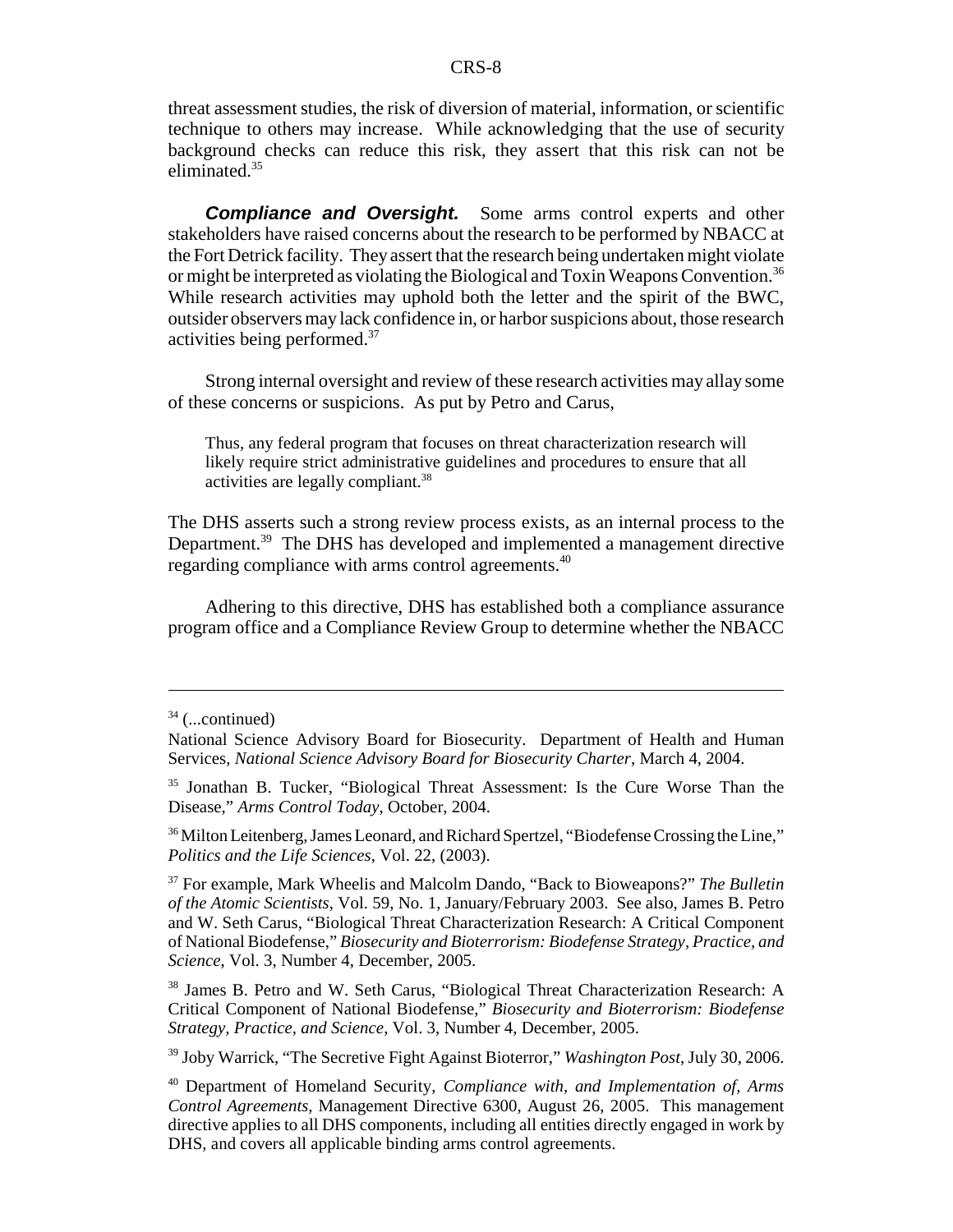research activities are in compliance with the BWC, among other duties.<sup>41, 42</sup> The Compliance Review Group is composed of senior DHS officials, including those with oversight of pertinent research areas. The compliance assurance program office has been established separately from the research program offices, so that research management and compliance oversight activities do not become conflated. Currently, all NBACC research activities are reviewed, and compliance determinations are made, before the research activities begin. If questions persist about whether a research activity may pose a compliance concern, the compliance assurance program office and the Compliance Review Group are empowered to require additional, clarifying information be presented before a compliance determination is made. Should the Compliance Review Group not reach consensus regarding a particular research activity, the final judgement is reportedly made by the DHS Secretary, who is obligated to ensure DHS activities are in compliance.<sup>43</sup>

While such an internal compliance review process may be robust, some arms control experts have been critical of compliance processes that remain entirely internal to a single agency. Such critics assert that interagency review, such as including representatives from the Department of State, or review performed or coordinated through the White House, for example through the National Security Council or the Homeland Security Council, would provide greater expert input and further divorce the compliance review from the programmatic and budgetary aspects of a research program.<sup>44</sup>

Other possible mechanisms for review of potentially contentious research exist outside of the Department. To assess federal research and development programs that may have potential dual-use capabilities, the Department of Health and Human Services has established the National Science Advisory Board for Biosecurity. This board's duties include providing expert advice on ways to minimize potential misuse of dual-use research.<sup>45</sup> The NSABB is expected to generate guidance on assessing dual-use research through local oversight at research institutions. The NSABB was

<sup>&</sup>lt;sup>41</sup> An overview of the nascent compliance review process was presented in June 2005 at the Meeting of the States Parties to the Convention on the Prohibition of the Development, Production and Stockpiling of Bacteriological (Biological) and Toxin Weapons and on Their Destruction, Meeting of Experts, in Geneva, Switzerland. See online at [http://daccessdds.un.org/doc/UNDOC/GEN/G05/619/03/PDF/G0561903.pdf?OpenElem ent]

 $42$  This office also determines whether research activities are in compliance with other pertinent treaties and regulations, such as the select agent regulations regarding pathogen possession and security. Personal communication with DHS staff, November 14, 2006.

<sup>43</sup> Personal communication with DHS staff, November 14, 2006.

<sup>44</sup> See, for example, Jonathan B. Tucker, "Biological Threat Assessment: Is the Cure Worse Than the Disease," *Arms Control Today*, October, 2004; and Milton Leitenberg, *Assessing the Biological Weapons and Bioterrorism Threat*, December 2005.

<sup>45</sup> For more information on the NSABB, see online at [http://www.biosecurityboard.gov/]. See also CRS Report RL33342, *Oversight of Dual-Use Biological Research: The National Science Advisory Board for Biosecurity*, by Dana A. Shea.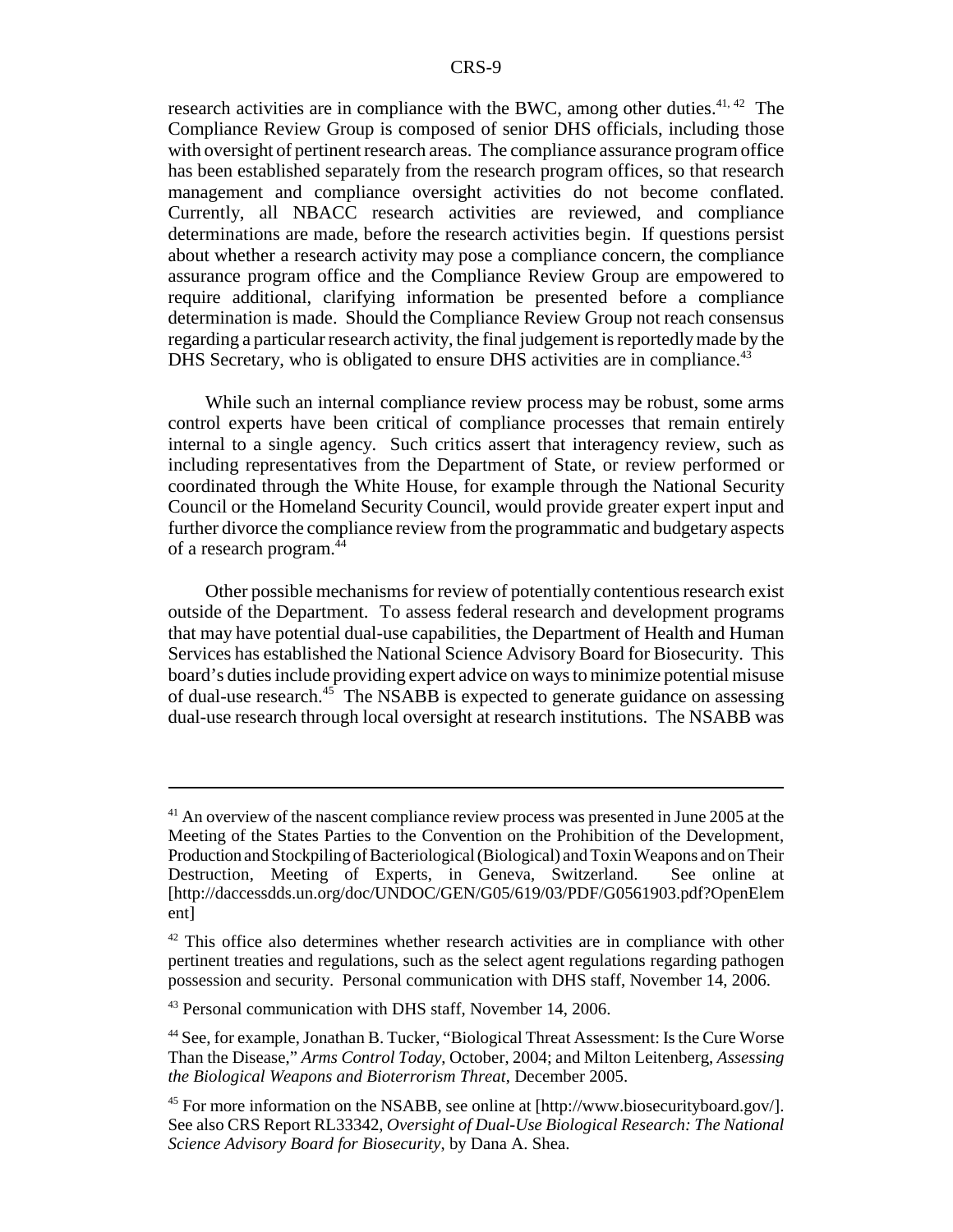not given responsibility to view or assess classified research programs, so it might be of limited utility in overseeing such research.

*Transparency.* Selective transparency in activities performed at the NBACC facility and funded by the NBACC program is considered both essential and difficult to enact. While the ability for outside observers to identify and understand the activities underway at the NBACC facility and funded through the NBACC program is deemed by some experts as key to maintaining international confidence in the US biodefense program, such openness must preserve the protection granted to information deleterious to national security.46 It is difficult to determine what an appropriate balance is when weighing the potential release of information relating to national vulnerabilities against assuring others of the benign focus of biodefense research.

How to best achieve needed transparency while preserving necessary information restriction is a matter of contention. Some arms control experts claim that openness in the US biodefense program should be held as the model for other countries. Other biosecurity experts assert that special care must be taken to assure that information that would disclose a potential vulnerability is not inadvertently released.

Once possible mechanism for achieving transparency is the inclusion of local community members into the oversight process for NBACC research. In other areas of contentious biological research, local review boards, such as institutional biosafety boards (IBC), have been used to oversee research activities. Typically, the primary purpose of an IBC is to ensure that recombinant DNA research follows the NIH *Guidelines for Research Involving Recombinant DNA Molecules*. 47 IBCs are required by NIH guidelines to seat community members on the committee, in addition to scientists and safety officials from the institution. IBCs have also been highlighted as possible mechanisms for implementation of NSABB recommendations. The DHS has stated that an IBC will be established at the NBACC facility, but it is unclear what role the IBC would have in assessing research programs. Inclusion of such persons may be problematic in light of the potential for classified or law-enforcement sensitive nature of some activities.

The establishment of an IBC at NBACC may provide a potential public oversight mechanism, reassuring the local community and others with respect to the

<sup>46</sup> For example, see Jonathan B. Tucker, "Biological Threat Assessment: Is the Cure Worse Than the Disease?" Arms Control Today, October, 2004; and James B. Petro, Theodore R. Plasse, Jack A. McNulty, "Biotechnology: Impact on Biological Warfare and Biodefense," *Biosecurity and Bioterrorism: Biodefense Strategy, Practice, and Science*, Vol. 1, No. 3, September, 2003.

<sup>&</sup>lt;sup>47</sup> While IBCs are responsible for oversight of recombinant DNA research, these responsibilities need not be so restricted. The NIH guidelines are requirements for recipients of NIH funding regarding recombinant DNA techniques, but other institutions are encouraged to follow the NIH guidelines. Department of Health and Human Services, National Institutes of Health, *Guidelines for Research Involving Recombinant DNA Molecules (NIH Guidelines)*, April 2002.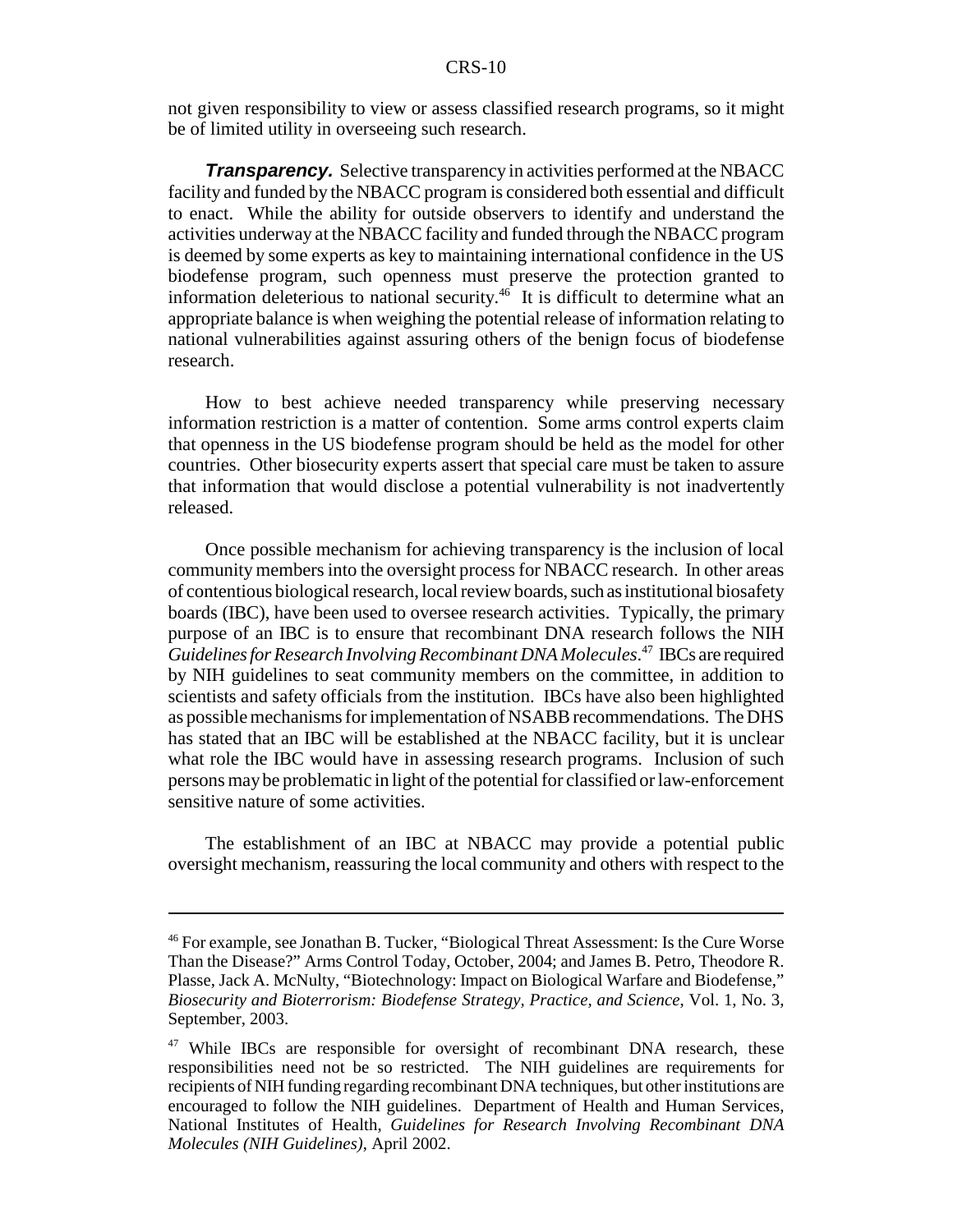#### CRS-11

research being performed at NBACC. Some advocates have assailed the utility of the IBCs though, asserting that the IBCs often do not provide effective oversight of research facilities where they are established.<sup>48</sup>

Another possible mechanism might be developing independent, external oversight of research activities, using scientific experts, possibly using members of the National Academies, to assess research programs.<sup>49</sup> The DHS has established an advisory committee through the National Academies to provide input into the NBACC research process.<sup>50</sup> The advisory committee's suggestion and activities have not, as yet, been widely discussed or publicized. Formalizing the committee input mechanism or more widely disseminating the results of the advisory committee's activities may be considered by critics sufficient to allay transparency concerns.

The Department of Homeland Security states that research performed by the Department is solely for defensive purposes, will be in accord with treaty obligations, and will be published, to the maximum extent possible, in the open scientific literature.<sup>51</sup> As such, they maintain they are committed to assessing and reducing biodefense vulnerabilities, adhering to scientific standards and practices, and exercising sufficient and appropriate levels of openness. The Department points to its internal compliance review process, the establishment of a standing advisory committee, and its plan to conduct much of its research in an unclassified manner as evidence that their critics' concerns are overstated.<sup>52</sup>

**Prioritization of NBACC Research Activities.** Another area of concern within the arms control community and increasingly within Congress is the lack of a clear research plan for NBACC programs or for the NBACC facility. The research performed through the NBACC program is intended to fill in knowledge gaps regarding pathogens, test the effectiveness of biological countermeasures, and to

<sup>48</sup> The Sunshine Project, *Mandate for Failure — The State of Institutional Biosafety Committees in an Age of Biological Weapons Research*, October 4, 2004.

<sup>49</sup> Lois R. Ember, "Testing the Limits," *Chemical and Engineering News*, August 15, 2005.

<sup>&</sup>lt;sup>50</sup> While a standing National Academy of Sciences committee has been established to support the NBACC program's research, it provides scientific review, not review of policy or compliance matters. Personal communication with DHS staff, September 22, 2006. See also, Board on Army Science and Technology, Committee on Biodefense Analysis and Countermeasures, online at

<sup>[</sup>http://www7.nationalacademies.org/BAST/BAST\_Biodefense\_Analysis\_Committee.html].

<sup>51</sup> U.S. Department of Homeland Security and Army Garrison, Fort Detrick MD, *Final Environmental Impact Statement - Construction and Operation of the National Biodefense Analysis and Countermeasures Center (NBACC) Facility by the Department of Homeland Security at Fort Detrick, Maryland*, December 23, 2004. See also Justin Rood, "DHS Germwar Research Bugs Nonproliferation Watchdogs," *CQ Homeland Security*, September 24, 2004 and David Ruppe, "Proposed U.S. Biological Research Could Challenge Treaty Restrictions, Experts Charge," *Global Security Newswire*, June 30, 2004.

<sup>&</sup>lt;sup>52</sup> Personal communication with DHS staff, November 14, 2006.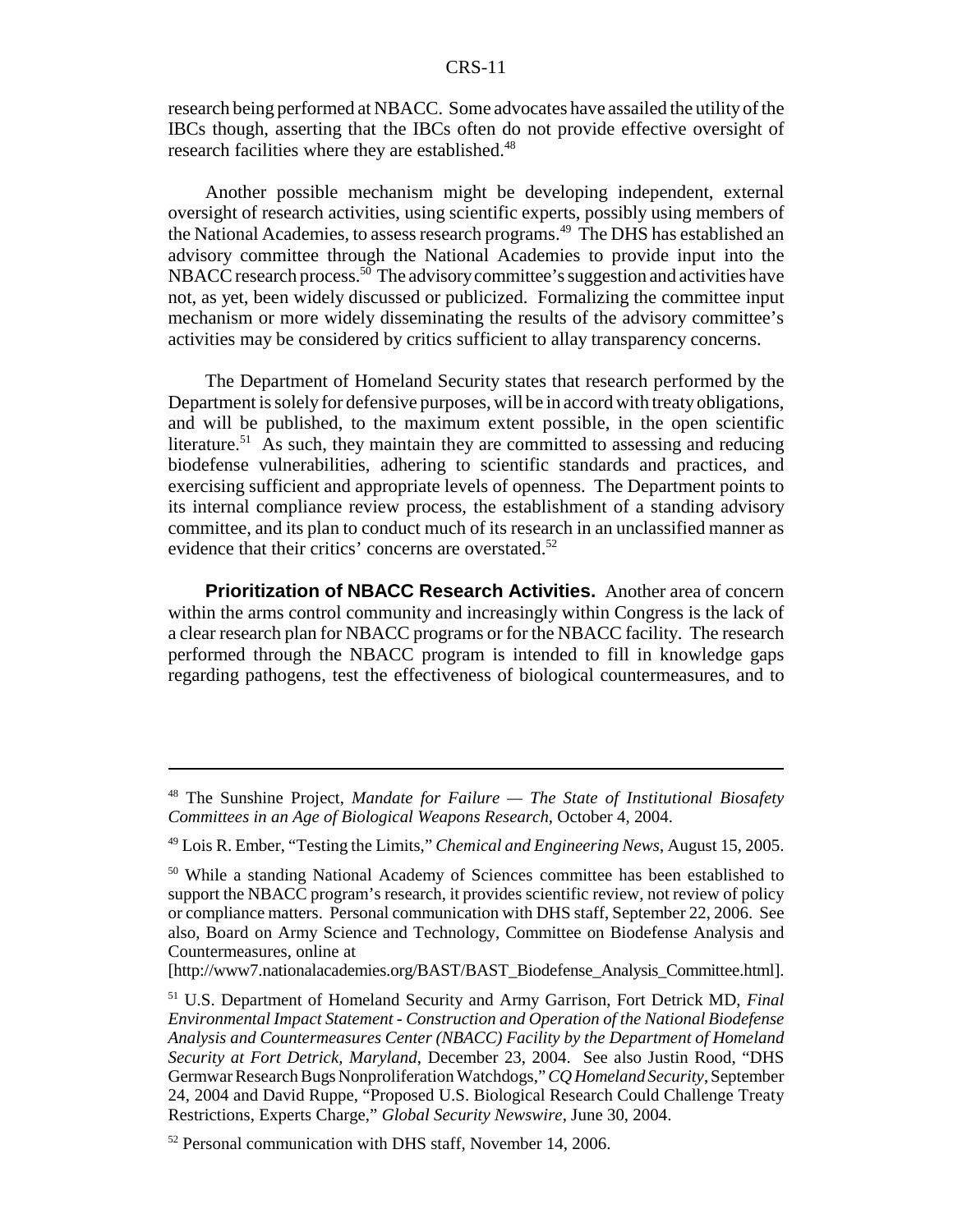#### CRS-12

assess the risk posed by new and future activities in biological science.<sup>53</sup> Such research will likely span both classified and unclassified areas.

Arms control experts have expressed concern that the research being considered at the NBACC facility may not be properly based on assessed risk, but instead might be based on other characteristics, such as potential consequence or the ability of a nation state to develop such a weapon. These experts suggest that a more proper prioritization would focus on the capabilities of terrorists, rather than rogue nations. They also suggest that improper prioritization of research activities may lead to an arms race within the biodefense community, as scientists engaged in biodefense attempt to develop countermeasures to more dangerous pathogens developed in their own laboratories.54

Since the NBACC program deals with matters of homeland security, detailed public scrutiny of its research activities might be seem by some to possibly compromise homeland security. If that is the case, some advocates argue that a robust, public prioritization and planning mechanism should be developed.<sup>55</sup> They argue that such an effort will bolster confidence that proper prioritization and planning will occur, even if detailed results are not available. Others might argue that such structures already exist and are in place, citing the array of advisory boards and committees available to DHS in developing strategic planning.<sup>56</sup> Since the efficacy of planning and prioritization is open to interpretation, developing appropriate metrics to assess this process may pose a challenge.

**Biosafety Level 4 Construction.** The NBACC facility is to include laboratory space at the highest level of biosafety containment, Biosafety Level 4 (BSL-4). Such laboratories are required for performing experiments using the most dangerous pathogens, like viral hemorrhagic fevers such as Ebola virus. The volume of BSL-4 laboratory space has historically been small, with federal facilities available

[http://www8.nationalacademies.org/cp/projectview.aspx?key=48682].

<sup>56</sup> For example, P.L. 107-296, the Homeland Security Act of 2002, established a Science and Technology Advisory Council for the Department of Homeland Security's Science and Technology Directorate. This advisory council dissolved in 2005. The Department also requested support from the National Academies in establishing a standing Committee on Biodefense Analysis and Countermeasures. For more information, see online at [http://www7.nationalacademies.org/bast/BAST\_Biodefense\_Analysis\_Committee.html].

<sup>53</sup> Dr. Maureen McCarthy, Director, Office of Research and Development, Department of Homeland Security, *Public Comments at the Center for Strategic and International Studies*, October 31, 2005.

<sup>54</sup> David Ruppe, "Homeland Security Threat Priorities Draw Criticism," *Global Security Newswire*, November 2, 2005.

<sup>&</sup>lt;sup>55</sup> A similar approach has been taken on a small scale with the Biological Risk Assessment required under Homeland Security Presidential Directive 10. The results of the risk assessment are classified, but the methodology is not and is open to review by the National Academies. See Board on Mathematical Sciences and Their Applications, Committee on Methodological Improvements to the Department of Homeland Security's Biological Agent Risk Analysis, *Methodological Improvements to the Department of Homeland Security's Biological Agent Risk Analysis*, online at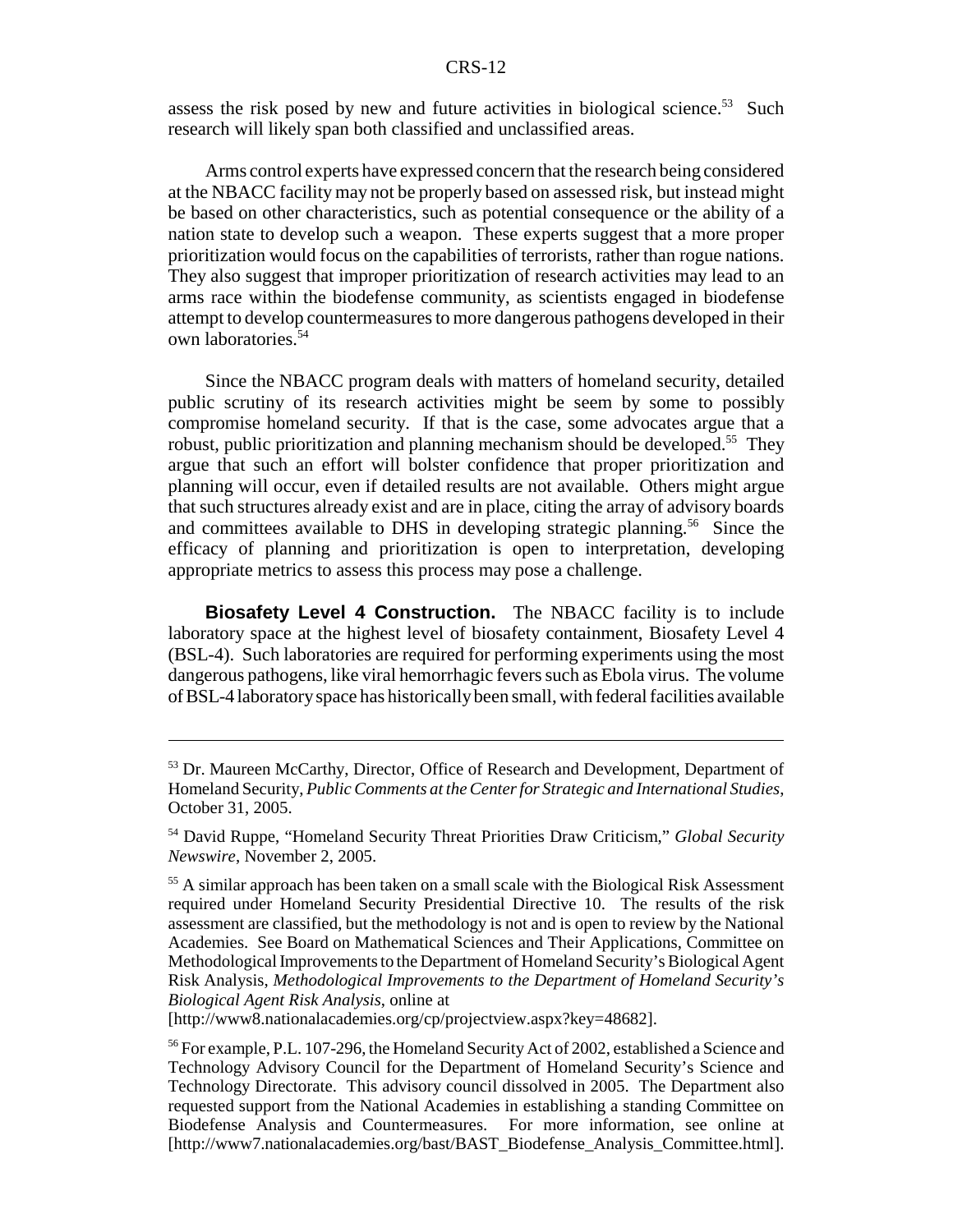at the Centers for Disease Control and Prevention in Atlanta, GA and at USAMRIID in Fort Detrick, MD. Federal efforts are increasing the available BSL-4 laboratory space. The National Institute of Allergy and Infectious Diseases (NIAID) has funded the construction of two new BSL-4 facilities, one at the University of Texas Medical Branch at Galveston and one at the Boston University Medical Center.<sup>57</sup>

The increase in BSL-4 laboratory space is likely to result in a corresponding increase in the number of scientists trained in the techniques required to handle contagious, deadly pathogens. Some posit that such an increase will lead to further dissemination of information regarding biothreat agents, possibly to scientists whose future efforts could threaten the United States.<sup>58</sup> Others argue that the increase in BSL-4 laboratory facilities and trained scientists will lead to a more robust biodefense capability, providing more rapid breakthroughs in pathogen identification and countermeasure development.<sup>59</sup>

The construction of a DHS BSL-4 facility dedicated to threat characterization has raised community fears with regard to potential pathogen leakage, theft, or loss, and possible indirect health impacts.<sup>60</sup> Similar concerns have been raised regarding the construction of the NIAID BSL-4 facilities.<sup>61</sup> The DHS and DOD assert that such a release is unlikely, given the high safety requirements of a BSL-4 facility.<sup>62</sup>

**Coordination with Other Federal Agencies.** How the NBACC program and NBACC facility coordinate their efforts with other federal agencies may attract Congressional interest. When the Department of Homeland Security was formed, most programs addressing medical countermeasures to biological threats remained under the authority of the Department of Health and Human Services (HHS). Most civilian programs addressing nonmedical countermeasures, such as those funded by

<sup>57</sup> National Institute of Allergy and Infectious Diseases, "NIAID Funds Construction of Biosafety Laboratories," *Press Release*, September 30, 2003.

<sup>58</sup> Eileen Choffnes, "Bioweapons: New Labs, More Terror?" *Bulletin of the Atomic Scientists*, Vol. 58, September/October 2002.

<sup>&</sup>lt;sup>59</sup> For a representative argument, see testimony of Dr. Anthony Fauci, Director, NIAID, NIH, before the Subcommittee on Bioterrorism and Public Health Preparedness, Senate Committee on Health, Education, Labor and Pensions, February 8, 2005.

<sup>60</sup> Nelson Hernandez, "Protesters Decry Fort Detrick Expansion," *Washington Post*, June 6, 2005. Scott Shane, "With Biodefense Plan, Fear of Repercussions," *The Baltimore Sun*, April 29, 2004. See also public comments in U.S. Department of Homeland Security and Army Garrison, Fort Detrick MD, *Final Environmental Impact Statement - Construction and Operation of the National Biodefense Analysis and Countermeasures Center (NBACC) Facility by the Department of Homeland Security at Fort Detrick, Maryland*, December 23, 2004.

<sup>&</sup>lt;sup>61</sup> Frank James, "Anti-bioterror Labs Raise Risk to U.S., Critics Say; Accidents, Costs Cited as 14 Are Planned for Nation," *Chicago Tribune*, December 5, 2004.

<sup>62</sup> U.S. Department of Homeland Security and Army Garrison, Fort Detrick MD, *Final Environmental Impact Statement - Construction and Operation of the National Biodefense Analysis and Countermeasures Center (NBACC) Facility by the Department of Homeland Security at Fort Detrick, Maryland*, December 23, 2004.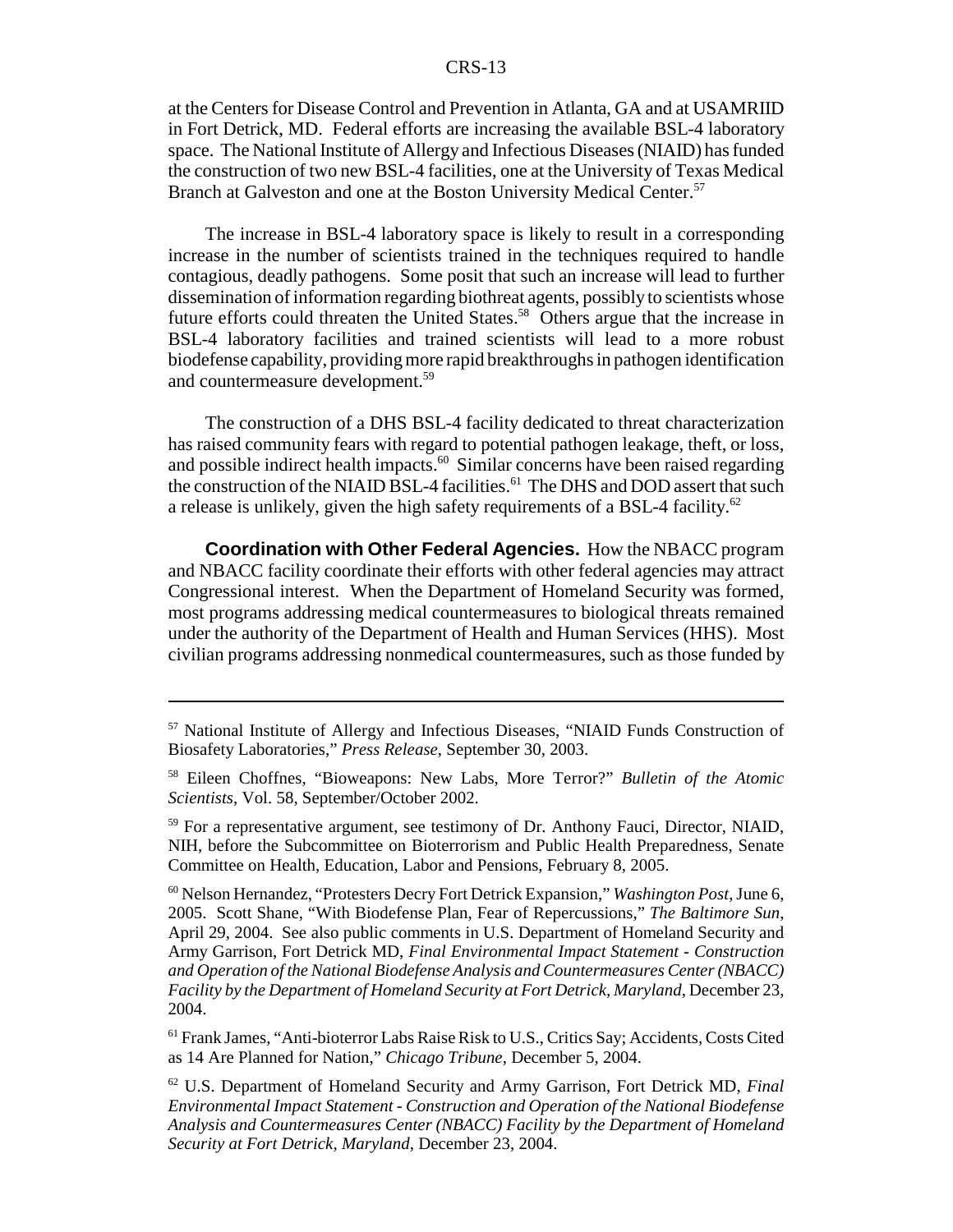#### CRS-14

the Department of Energy, were transferred to the Department of Homeland Security.<sup>63</sup> With the establishment of the NBACC facility, research and development activities in some areas being pursued by the BTCC would be closely related to those supported by HHS.<sup>64</sup> Results of such DHS research and development activities could also help inform and shape policy and research agendas in other departments. For example, the risk assessment activities undertaken by DHS could potentially aid in informing HHS strategic deliberations.<sup>65</sup>

The DHS Secretary is charged with coordinating homeland security research and development activities across the federal government. If coordination is wellmanaged, the effectiveness of research and development activities could be optimized. Results from DHS testing and evaluation of biological countermeasures, for example, might inform new research areas for HHS to support. On the other hand, if coordination is ineffective, significant overlap and duplication of effort may occur between agencies.

Additionally, effective coordination between the NBFAC and the Federal Bureau of Investigation (FBI) would be necessary for a prompt forensics response following a bioterrorism incident. The NBFAC has, in its interim space, completed processing of thousands of forensic samples in support of bioterror/biocrime cases for the FBI, acting as the lead federal facility for bioforensic analysis.<sup>66</sup> The FBI has entered into contracts with Department of Energy Laboratories to perform forensics and attribution activities for nuclear materials. $67$  Lessons learned from these activities may lower barriers to effective interagency actions following a biological attack.

Some coordinative activities designed to leverage the NBACC facility capabilities are already underway. The DHS, acting through the Science and Technology Directorate, has entered into the Interagency Biomedical Research Confederation at Fort Detrick. This group consists of agencies and institutes engaged in medical or biotechnology research at Fort Detrick and also includes representatives from the National Institutes of Health, the Agricultural Research Service, the Centers for Disease Control and Prevention, and the Army Surgeon General. Through committees and subcommittees established under this interagency group, these participants attempt to coordinate work in scientific areas of mutual interest, to

<sup>63</sup> The Homeland Security Act of 2002, P.L. 107-296, Section 302.

<sup>&</sup>lt;sup>64</sup> For example, research on genetic modification of model systems for pathogens has been funded by NIAID. See G. Chaudhri, V. Panchanathan, R.M. Buller, et al., "Polarized Type 1 Cytokine Response and Cell-mediated Immunity Determine Genetic Resistance to Mousepox," *Proc. Natl. Acad. Sci. USA*, Vol. 101, June 15, 2004, pp.9057-62.

<sup>&</sup>lt;sup>65</sup> For an example of how current DHS risk assessment activities are to be used by HHS, see 71 *Fed. Reg.* 53,097 — 53,102 (September 8, 2006).

<sup>66</sup> Dr. Bernard Courtney, *National Biodefense Analysis and Countermeasures Center*, Presentation to the National Academies Committee on Methodological Improvements to the Department of Homeland Security's Biological Agent Risk Analysis, August 28, 2006.

<sup>67</sup> Jim Nesbitt, "SRS Lab Wins FBI Contract," *The Augusta Chronicle*, February 24, 2005.